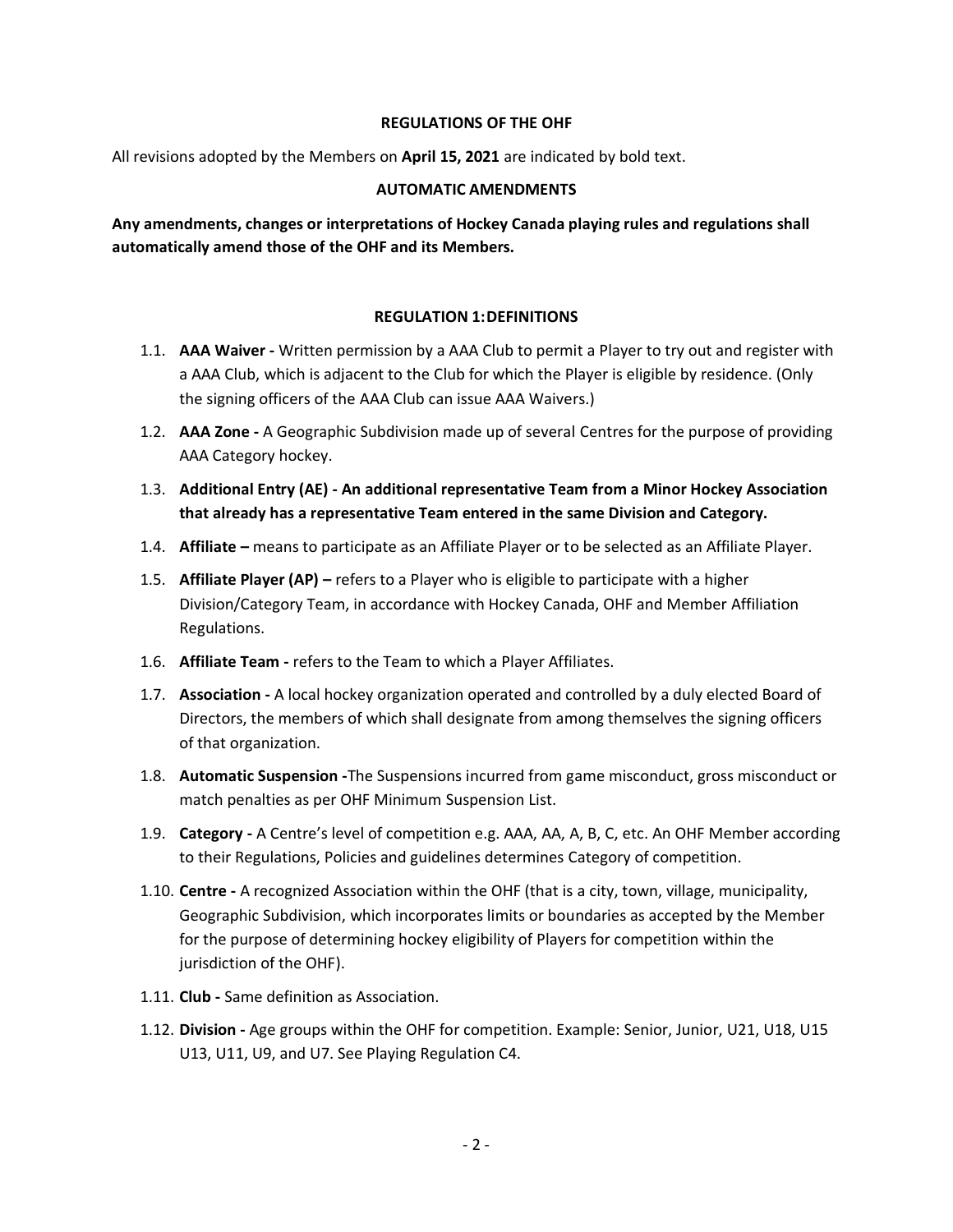- 1.13. **Geographic Subdivision -** Includes a city, town, municipality, police village, rural area, or a zone as established by the OHF or a Member.
- 1.14. **Goaltender(s) -** a Player who is identified by the use of special and legal equipment and has privileges to prevent the puck from entering the net.
- 1.15. **HCR -** Hockey Canada Registry.
- 1.16. **HC Member -** A Geographic Subdivision of Hockey Canada empowered to conduct amateur hockey within its jurisdiction as defined by Hockey Canada By-Law 9.
- 1.17. **Home Centre -** For Minor Hockey, a program for which a Player is eligible to participate in by residence or other Regulations.
- 1.18. **House League -** A community oriented Minor Hockey program structured to provide development and competition at a recreational level.
- 1.19. **Import (Minor Hockey) -** A Player who is a non-resident of the Geographic Subdivision of the Team/Club with which the Player registers. Minor Hockey Imports are only allowed in the Lake Ontario Region. The number of Imports allowed on a Team is restricted.
- 1.20. **Import (Junior and Senior Hockey) -** Refers to the status given to a Player under Hockey Canada Regulations A20 and A27, that has obtained a proper transfer from another Hockey Canada member or IIHF federation to register in Hockey Canada. Also applies to a Player resident in one Geographic Subdivision (or zone) as established by Junior Hockey within the OHF who elects to register in another Geographic Subdivision (or zone) other than the one in which the Player is resident for the Player's first Registration.
- 1.21. **Inter-Member -** Activity between two or more HC Members. (E.g. OHF and Hockey Nova Scotia)
- 1.22. **Local League -** A House League Team, which competes regularly in a league comprised of a number of Centres which must be Sanctioned by their Member.
- 1.23. **Lake Ontario Region (LOR) -** The Minor Hockey Geographic Subdivision comprised of the GTHL (Toronto, Mississauga and Vaughan) and the surrounding OMHA area including Oakville, Brampton, Richmond Hill, Pickering, Ajax and Markham (see Markham Programs Regulation E63) which is the perimeter.
- 1.24. **LOR Organization** an Association/Club in the case of the GTHL or LOR Centre/AAA Zone in the case of the OMHA.
- 1.25. **Maximum Number of Offers** refers to the number of offers a Team in a Division and Category is eligible to make. The number is equal to the lesser of:
	- 1.25.1 maximum number of Registrations allowed by Hockey Canada for a Team in the particular Division or
	- 1.25.2 the maximum number allowed by the Member.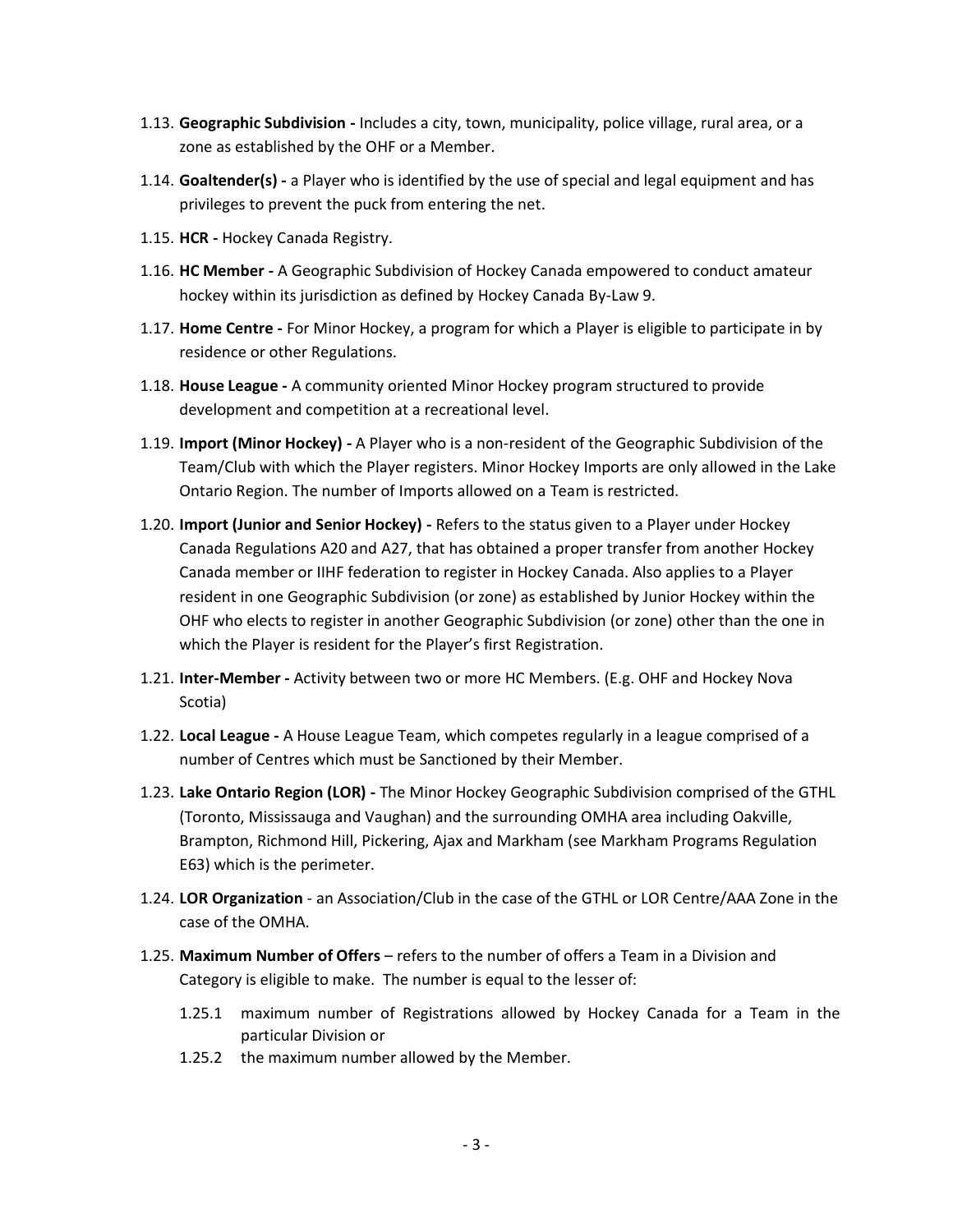- 1.26. **Minor Development (MD) - A Category of Minor Hockey that is residency compliant with no body-checking that is not competitive (i.e. AAA, B, D, etc.) but is not House League.**
- 1.27. **Minor Hockey –** includes all Divisions except Junior and Senior.
- 1.28. **Official Game Report -** The official report of the activity from a sanctioned game verified by Team Officials from each competing Team and signed at the completion of the game by the On-Ice Officials.
	- 1.28.1 On-Ice Officials: refers to the Referee and/or Linesman.
	- 1.28.2 Minor or Off-Ice Officials: refers to Scorekeeper, Timekeeper and Goal Judges.
- 1.29. **OHF Championship** An OHF sanctioned play-offs (in a series or Tournament format) to declare champions of the OHF at the Divisions and Categories as determined by the Board.
- 1.30. **On-Ice Sanctioned Activity -** Refers to training, practice or game competition involving Registered Participants that are conducted within facilities used for ice hockey.
- 1.31. **Postponed Game -** A scheduled game that is not started due to reasons as determined by a Member.
- 1.32. **Player -** the Registered Participants of a Team other than Team Officials. Except where special rules apply to them, the Goaltender is to be considered a Player.
- 1.33. **Regional Championship -** A Hockey Canada sanctioned play-off (in a series or Tournament format) involving more than one HC Member to declare champions in a Hockey Canada defined region at Divisions and Categories as determined by the Hockey Canada board of directors.
- 1.34. **"Registration" or "Registered" -** refers to the Official acceptance by, the relevant registrar, of an approved Roster, properly completed and signed by the Player, parent or guardian where required. A Registration of a Player is in place for the purpose of G2 from the date of Registration until:
	- 1.34.1 11:59pm on the Sunday following Labour Day Monday in the case of Players at Divisions that have must have fall evaluations or tryouts. Players that due to residency regulations are required to tryout in their Home Centre, if they choose to participate in skills session, must do so in their Home Centre and this will not be considered tampering;
	- 1.34.2 11:59pm on the Sunday of the OHF Championships for Players in Divisions that have tryouts the first Monday following the OHF Championships; or
	- 1.34.3 the Player is properly released in accordance with OHF Regulations.
- 1.35. **Registered Participant -** has the meaning assigned in Regulation 2.1
- 1.36. **Release -** The unconditional Release of a Player from a Team authorized by the Official signing officers of that Team/Association/Club. The HC Member or Member has the right, at its discretion, to place conditions on a Release as per Hockey Canada regulations.
- 1.37. **Residential AAA Centre/Zone/Club:** The AAA program that you are eligible to based on the place of the Player's Home Centre.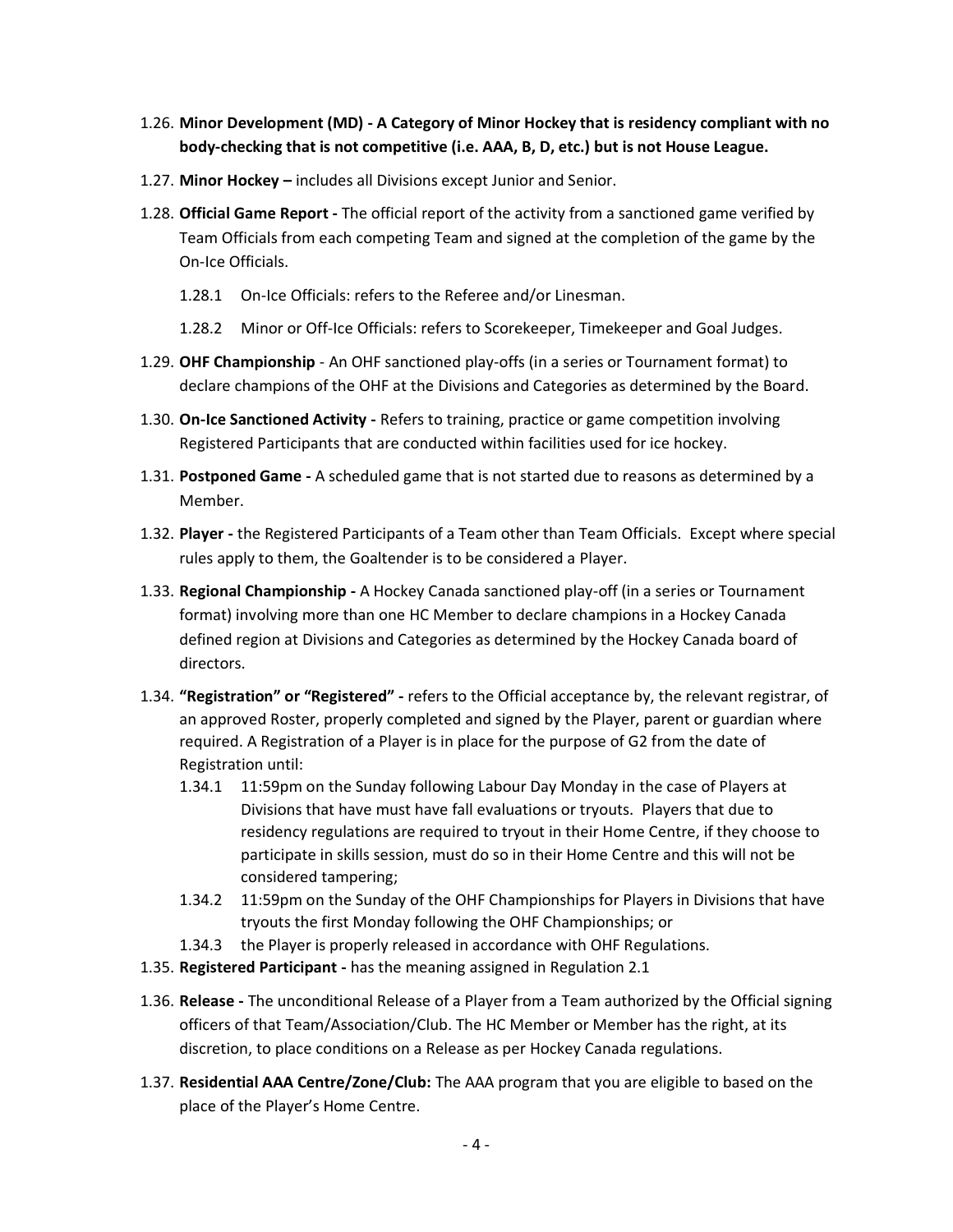- 1.38. **Roster -** means the list of active Players Registered by a Team on the HCR, excluding any Affiliate Players.
- 1.39. **Sanctioned Activity -** Activity approved by a Member, HC Member, Hockey Canada or IIHF.
- 1.40. **Select Hockey -** A Category of Minor Hockey which in order to be eligible, a Player must be Registered with a recognized (sanctioned) House League organization and accordingly be an active participant in the corresponding Division in a recognized (sanctioned) schedule of House League programming. Select Hockey Players are not required to abide by residential regulations unless otherwise indicated by the Member.
- 1.41. **Spring Hockey –** Member Sanctioned non-traditional hockey programs (e.g. 3 on 3, 4 on 4, skills clinics etc.) operated by Minor Hockey Associations or the Member beginning any time after the conclusion of the OHF Championships and completing no later than June 30.
- 1.42. **Supplemental Discipline -** Penalties imposed to Registered Participants in addition to minimum requirements in accordance with the powers vested in the OHF and its Members, either through a separate investigation and/or hearing.
- 1.43. **Suspension -** The loss of an individual's right to participate in Sanctioned Activities of Hockey Canada, OHF or Member.
- 1.44. **Streaming - the process of providing inequitable opportunities in regard to skill development, frequency of participation, and level of participation based on individuals' skill levels rather then their desires.**
- 1.45. **Tiering - the process of placing like skilled players with like skilled players to provide meaningful competition.**
- 1.46. **Suspended Game -** A scheduled game that is interrupted due to an act of God or other reasons as determined by a Member.
- 1.47. **Team -** A group of Team Officials, at least one of whom must be a coach, and at least one of whom must be a Hockey Trainers Certificate Program (HTCP) certified trainer and a group of Registered Players, at least two of whom must be Goaltenders (except in U13 AA and below) who are qualified in a Division and Category under the OHF or Member Regulations up to the maximum number provided by Hockey Canada Regulations.
- 1.48. **Team Officials -** All or any of the following persons involved in the management of a Team and includes coach, trainer, manager and any assistant coach, assistant trainer or assistant managers.
- 1.49. **Tournament -** A schedule of games played among three (3) or more Teams that follows an interlocking schedule that leads to an eventual winner (play-offs leading to HC Member or National Championships when played in a Tournament format are not considered Tournament games for Affiliation).
- 1.50. **Tryout -** A Sanctioned Activity of a Team for the purpose of Player evaluation and Team selection.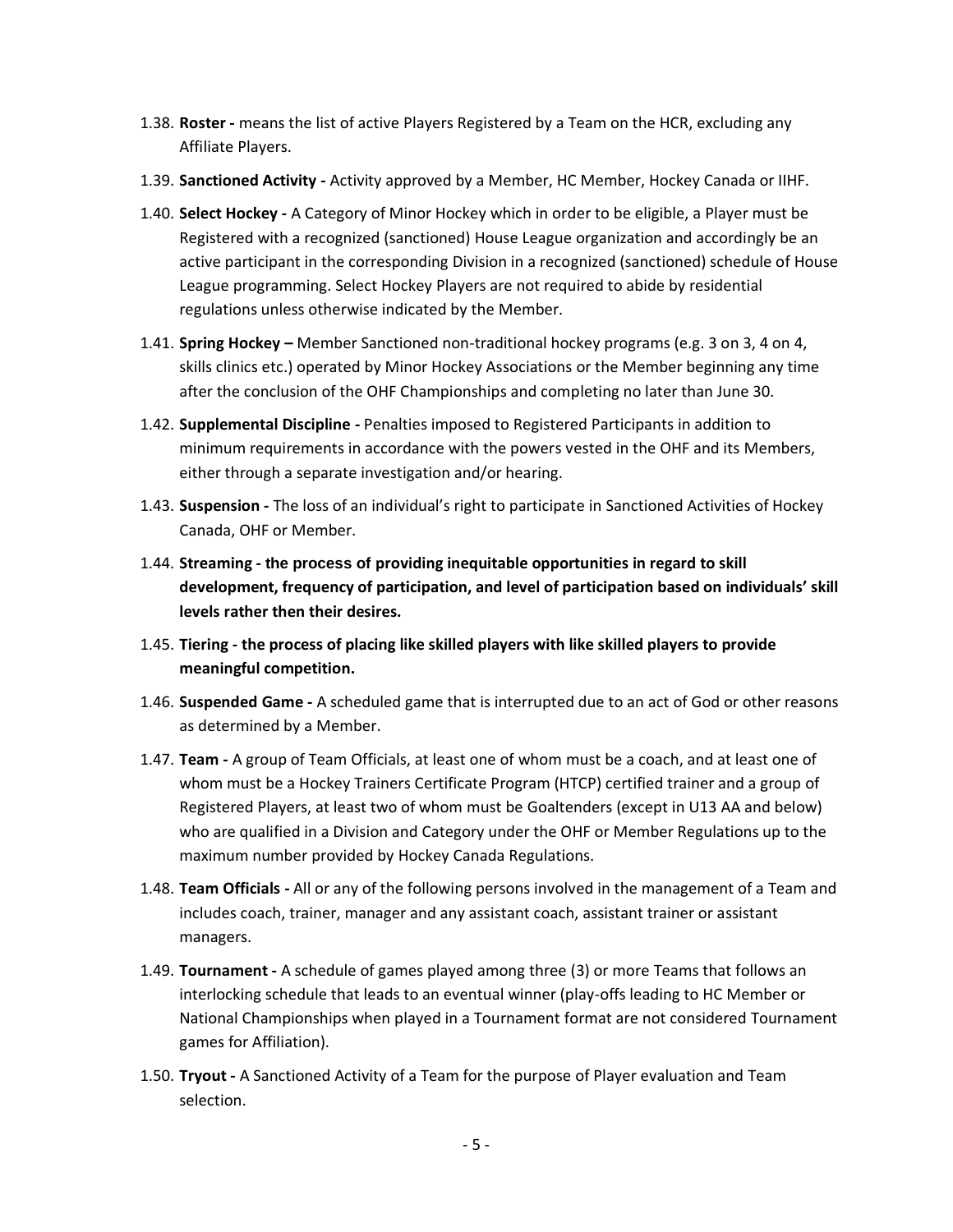- 1.51. **Volunteer -** An individual who provides services, on behalf of or at the discretion of a Registered Participant in relation to the Registered Participant's operations, without receiving monetary compensation for such services.
- 1.52. **BNQ -** Bureau de Normalization de Quebec
- 1.53. **CBET -** Competency Based Educational Training
- 1.54. **CCAA -** Canadian College Athletic Association
- 1.55. **CIS -** Canadian Inter-University Sport
- 1.56. **CSA -** Canadian Standards Association
- 1.57. **HCIP -** Hockey Canada Initiation Program
- 1.58. **HCOP -** Hockey Canada Officiating Program
- 1.59. **HTCP -** Hockey Trainer's Certification Program
- 1.60. **NCAA -** National Collegiate Athletic Association
- 1.61. **NCCP -** National Coach Certification Program
- 1.62. **NCMP -** National Coach Mentorship Program

#### **REGULATION 2:REGISTERED PARTICIPANTS**

- 2.1. Any person, Club, Team , Association, league, Sports School, Residential School or similar entity Registered with the OHF or any of its Members, or any person affiliated with or associated with, in any capacity whatsoever, any Club, Team, league, Sports School, Residential School or similar entity participating in game or activities of any kind sponsored or organized by the OHF or any of its Members, including but not limited to the parents or legal guardians of any minor aged participant Registered in OHF programming, shall not have membership status within the OHF but, rather shall be referred to throughout these By-Laws as a "Registered Participant".
- 2.2. Participation in OHF programming is voluntary. Registration within programming offered by the OHF or one of its Members entails acceptance by the Registered Participant, including the parents or legal guardians of any minor aged registrant of the final and binding authority of rules and decisions of the Board, adherence to and observance of the By-Laws, Regulations, Playing Rules and Policies of Hockey Canada and the OHF and acceptance and subscription to such insurance coverage and Registered Participant registration fees as may be approved and made mandatory from time to time by the Board.

#### **REGULATION 3:RECOURSE TO THE COURTS**

3.1. Any recourse to the Courts of any jurisdiction by any Registered Participant, before all rights of appeal and all the rights and remedies of the By-Laws of the OHF have been exhausted, shall be deemed to be a violation and breach of the By-Laws of the OHF. This violation and breach shall result in the automatic indefinite Suspension of such Registered Participant from OHF activities and games.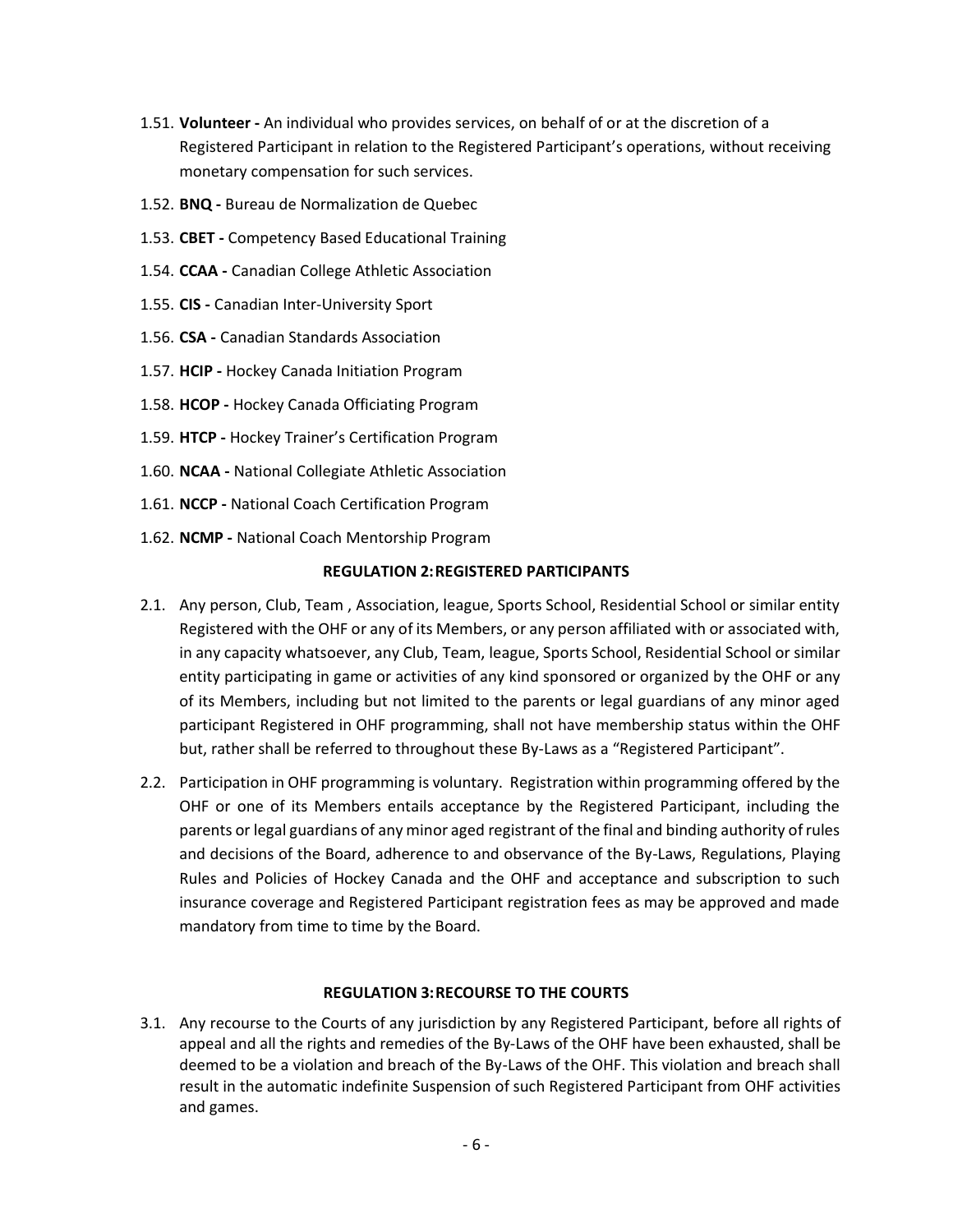- 3.2. Any Registered Participant who has sought court action before exhausting all proper procedures of appeal will be liable for all legal costs and disbursements incurred by the OHF
- 3.3. Until full legal costs are paid by the Registered Participant under Regulation 3.2, at the discretion of the Chair of the Board, the right to participate in the OHF will be suspended.
- 3.4. Any Registered Participant who, having exhausted the appeal procedures, proceeds with Court action will be liable for all legal costs and disbursements incurred by the OHF, should the Courts rule in favor of the OHF, prior to reinstatement of said party's ability to participate with the OHF.

## **REGULATION 4:REGISTRATION FEES**

- 4.1. Each Player, coach, manager, trainer and referee who participates with or in a Member in the OHF shall register with the OHF.
- 4.2. Each Team in the OHF which may be competing outside the jurisdiction of their Member (including Inter-Member competition, regional, OHF, provincial or national championships) must submit a Team list, in the approved format, to the OHF Office not later than October 15 of the current year, (except in the case of Senior Hockey, where the list shall be submitted by November 1 of the current year).
- 4.3. Failure to comply with Regulation 4.2 may result in the Players on that Team automatically being deemed ineligible for further competition, pending further action by the Board.
- 4.4. Any changes to the list submitted, whether by addition or deletion, shall be reported to the OHF within three (3) working days after such changes are made.
- 4.5. Each Player, coach, manager, trainer and referee who registers with the OHF under Regulation 4.1 shall be assessed a registration fee annually which is due and payable on Registration and is in addition to any fees that may be charged by the Members and Hockey Canada.
- 4.6. The registration fees shall be valid for a season which shall be considered as beginning on September 1 and ending August 31 of the year next following.
- 4.7. No Player, coach, manager, trainer or referee shall participate with or in a Member of the OHF without having first registered with the OHF and paid the registration fee.

#### **REGULATION 5:FINANCIAL**

- 5.1. The OHF Shall Derive Its Income From:
	- 5.1.1 annual registration fees from each Player, coach, manager, trainer and referee who participates with or in a Member in the OHF;
	- 5.1.2 fees from any associate organizations which may be admitted to the OHF by the Board in accordance with Regulation 8;
	- 5.1.3 fees payable for the hearing of appeals in accordance with Regulation 6; and,
	- 5.1.4 funds received from any source approved by the Board of the OHF.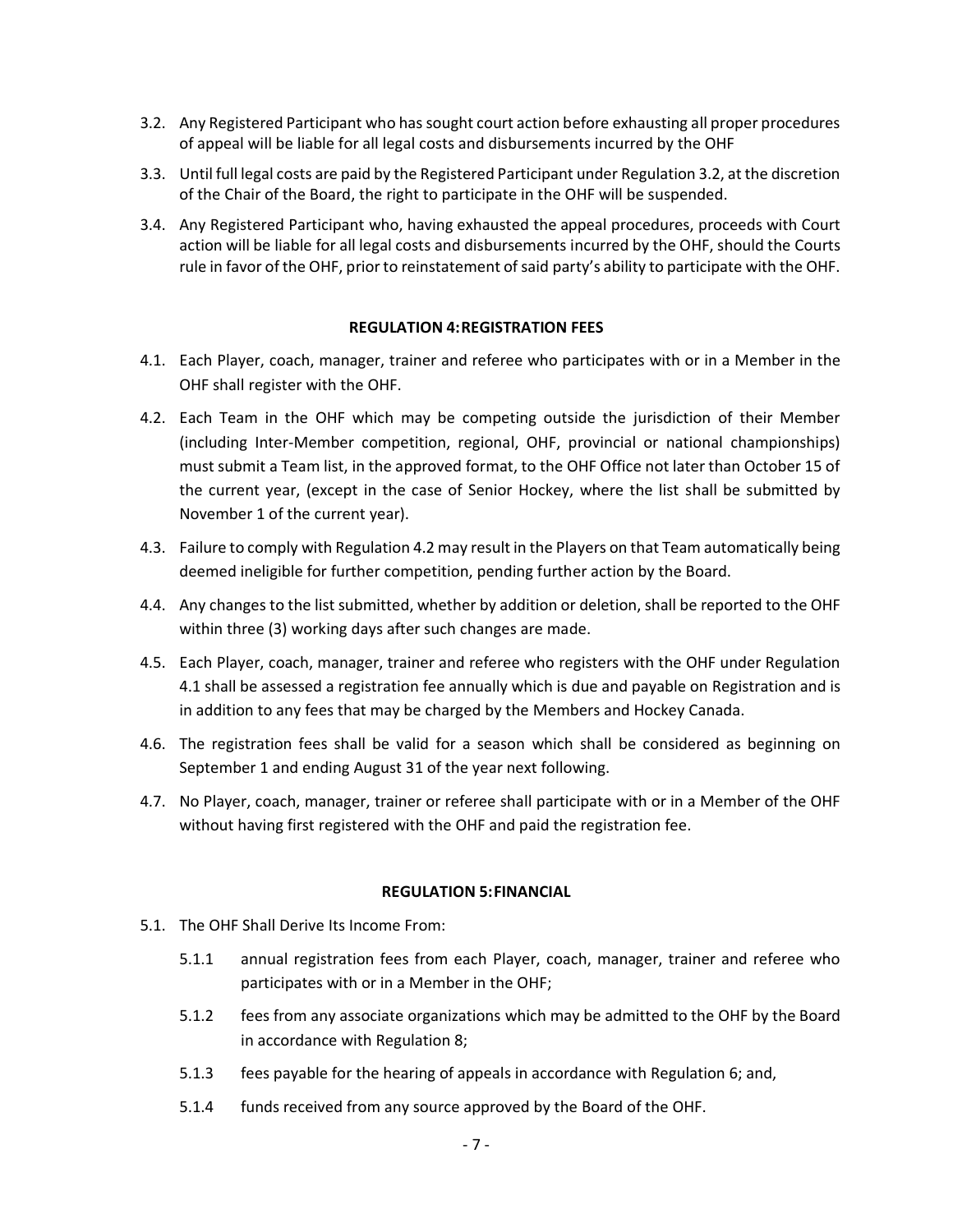5.2. The Board shall have the authority to determine the amount of the annual fees to be paid by registrants.

## **REGULATION 6:DISPUTE RESOLUTION APPEALS**

- 6.1. Definitions For Regulation 6
	- 6.1.1 "Chair or Chairperson" means the Chair of a Panel
	- 6.1.2 "Coordinator" means the Coordinator of the Appeals Committee
	- 6.1.3 "Vice-Coordinator" means a person appointed by the Board who shall carry out any or all of the Coordinator's duties in the absence of the Coordinator or when requested by him.
	- 6.1.4 "Panel" means a duly constituted Panel of the Appeals Committee
	- 6.1.5 "Party" means the Appellant(s) and the Respondent(s) named in the application, and any Association directly affected by the issue in dispute
- 6.2. The Appeals Committee shall hear Appeals and make recommendations and decisions in strict accordance with the powers conferred on it in this Regulation 6 and in compliance with the By-Laws, Rules, Regulations and/or Policies adopted or passed by the Board.
- 6.3. Each Member, upon its final disposition of any hearing or appeal conducted by it, shall:
	- 6.3.1 advise the party that certain rights are available to them under Regulation 6;
	- 6.3.2 provide the party with a copy of Regulation 6; and
	- 6.3.3 upon request, provide the party with an OHF Appeal Application Form.
- 6.4. Composition
	- 6.4.1 The Appeals Committee shall consist of the Coordinator and Vice-Coordinator, and not more than thirty-five (35) other persons. The Board shall appoint people to hold positions as Appeal Committee members. The Board may request suggested names from Members. Appointments to the Appeals Committee will be ratified by the Board on an annual basis.
	- 6.4.2 The Coordinator and Vice-Coordinator of the Appeals Committee shall be nominated by a Director and appointed by a majority vote of the Board. They shall have had no membership, executive status or interest in any of the Members, Associations or Leagues of the OHF for at least three (3) years immediately prior to their nomination. In the absence of the Coordinator, or when directed by the Coordinator, the Vice-Coordinator shall act as the Coordinator. In the absence of both the Coordinator and Vice-Coordinator, the OHF Executive Director shall act as the temporary Coordinator.
	- 6.4.3 The Coordinator and Vice-Coordinator, shall be appointed each year by the Board. If either or both cannot complete a term, a successor(s) shall be appointed by the Board.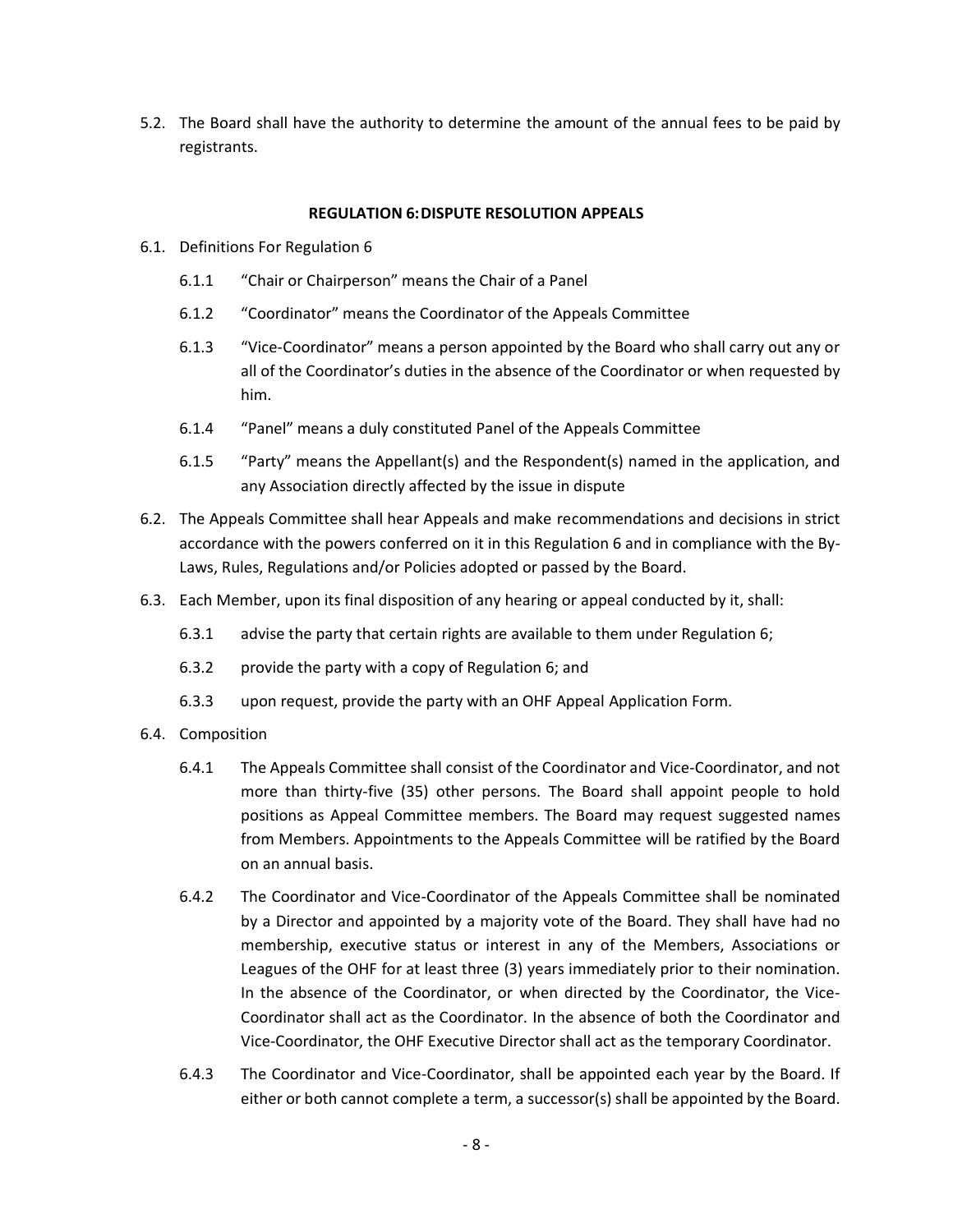- 6.4.4 Subject to Regulation 6.7.6 the Appeals Committee shall sit in Panels of three (3) as needed and a decision of a majority of a Panel shall be final and binding.
- 6.4.5 Should a person appointed to the Appeals Committee have or have had any position or active role in a Member, or any member thereof, in any of the current or previous two (2) seasons, such person shall not be eligible to participate as a Panel member in any Appeal in which such Member has an interest.
- 6.5. Appeal Jurisdiction
	- 6.5.1 The Appeals Committee shall determine all matters designated in Regulation 6.9 as standing issues, and shall hear any matter referred to it pursuant to Regulation 6.5.4.
	- 6.5.2 A person, Team, league or Association who is aggrieved by a final decision of the OHF Chair of the Board (made under By-Law II - Article 18.7) or a Member in relation to any dispute, difference or question may Appeal the following standing issuesto the Appeals Committee:
		- (a) the decision is in conflict with the Articles, By-Laws, Rules, Regulations and/or Policies of the relevant Member, OHF or of Hockey Canada that may have had a material impact on the decision rendered;
		- (b) the party making the decision committed a material procedural error, or failed to provide the aggrieved party with a fair Appeal hearing that may have had a material impact on the decision rendered; or
		- (c) the party making the decision did not have the authority or jurisdiction to make the decision.
	- 6.5.3 The following decisions made by Member, provided that such decision is not contrary to Hockey Canada or the OHF Constitution, By-Laws or Regulations, shall be final and not appealable to the Appeals Committee:
		- (a) any decision by a Member as to the outcome of any game or games;
		- (b) any decision relating to the classification of Teams within the jurisdiction of a Member;
		- (c) any decision relating to a Tournament or exhibition game sanctioning;
		- (d) any Suspension pursuant to the minimum suspension list; or
		- (e) any other Suspension of fewer than seven (7) games.

NOTE: If Supplemental Discipline is assessed in addition to the minimum Suspension, and the total Suspension is beyond six (6) games, the games in the Supplemental Discipline are appealable.

6.5.4 No appeal to the OHF involving an allegation of Harassment or Abuse shall be heard by the Appeals Committee unless the relevant Member has received a Fact Finder's report and rendered a final decision on the matter.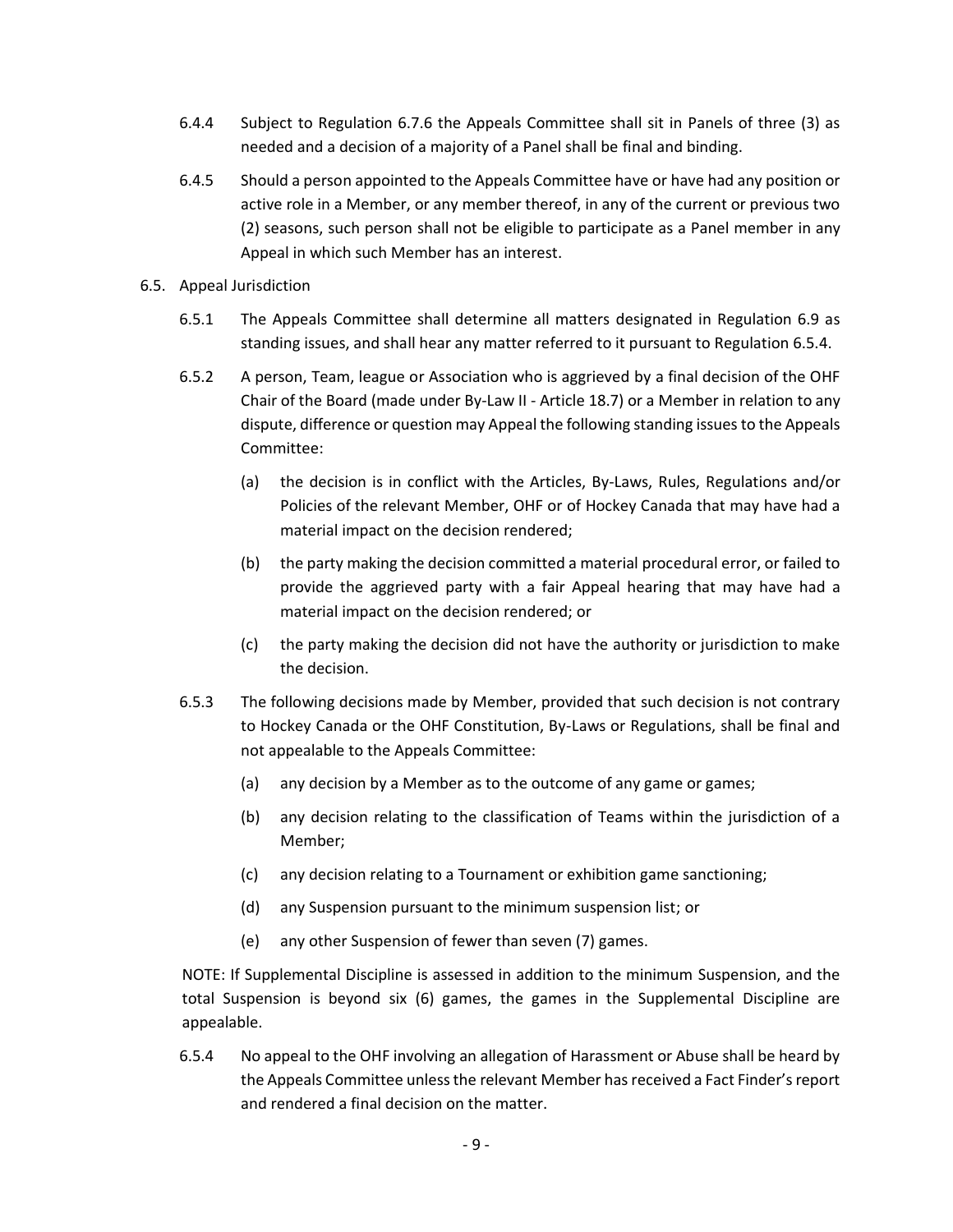- 6.5.5 The Board of the OHF may from time to time refer matters to the Appeals Committee requesting a recommendation or decision upon such terms or conditions as the Board directs. No decision making power can be referred that would have the effect of altering or amending the Constitution of the OHF or the jurisdiction of any of its Members.
- 6.6. Application Procedure
	- 6.6.1 An Appeal shall be submitted via personal service, courier or email from the Appellant to the OHF Office no later than seven (7) days, or the first business day following, if such date falls on a Saturday, Sunday or Statutory holiday, from the date the decision sought to be appealed was sent to the appellant by the Member.
	- 6.6.2 An Appeal submission shall only be commenced by the submission of a completed OHF Appeal Application Form. Such form shall:
		- (a) Contain a completed application form:
		- (b) be signed by the appellant. An application submitted on behalf of an Association/Club/Team must be signed by at least one of the signing officers of the relevant Association/Club/Team;
		- (c) be specific, describe the decision being Appealed and cite the specific paragraph under Regulation 6.5.2 that applies to the Appeal;
		- (d) be concise and contain, in numbered paragraphs, the grounds for Appeal (including how the Appeal qualifies under the relevant paragraph under Regulation 6.5.2) and the facts supporting the Appeal. Pertinent documents, if any from the original Appeal, must be attached (see Regulation 6.8); and
		- (e) be accompanied by an Appeal Application fee of \$300.00 in cash, money order or by cheque made payable to the Ontario Hockey Federation. If submission is by email it must have a copy of payment including courier tracking number with payment arriving no later than two business days following submission deadline.
	- 6.6.3 Upon receipt of an OHF Appeal Application Form, the OHF shall forward a copy to the party which rendered the decision. That party must supply to the OHF Office within seven (7) days or the first business day following, if such date falls on a Saturday, Sunday or Statutory holiday:
		- (a) a description in numbered paragraphs, of the position of the decision maker including:
			- i. the grounds for the decision Appealed,
			- ii. the facts and applicable policy or regulation supporting the decision,
			- iii. a list of witnesses who gave evidence in the Appeal hearing/special meeting;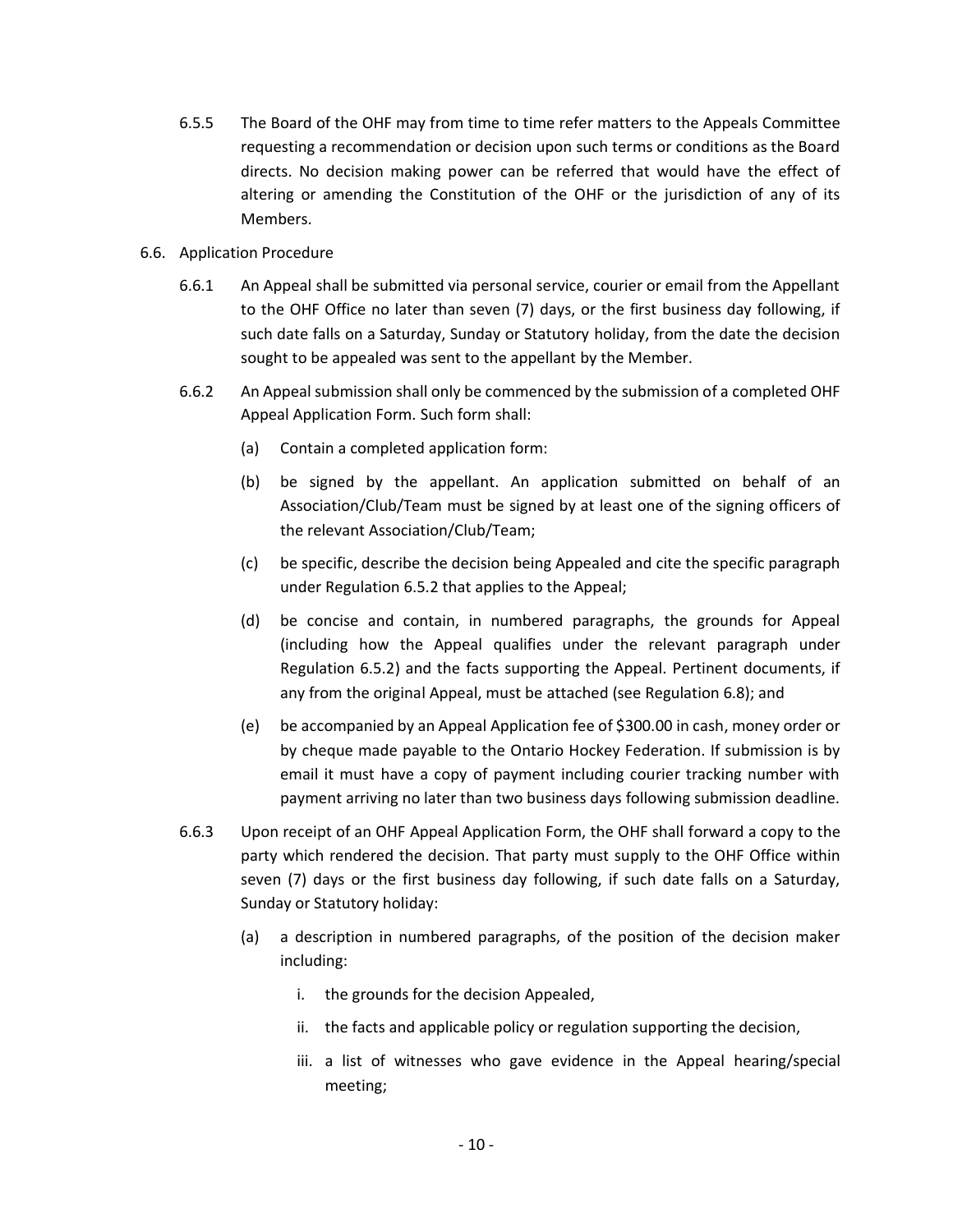- iv. a Fact Finder's Report, if one was considered; and
- v. any additional pertinent documents from the original Appeal, if any. In cases where third party confidentiality is required, a full Fact Finder's Report may not be provided.
- vi. all contact information (phone numbers and email addresses) must be provided to the OHF at the time of the appeal submission.
- 6.6.4 The timelines in Regulation 6.6.3 may be extended upon request of the party to the OHF Executive Director between June 15 and August 15.
- 6.6.5 Failing a submission from the party in accordance with Regulation 6.6.3 and 6.6.4, the appellants submission will be reviewed by the OHF Appeals Coordinator on its own merits.
- 6.6.6 The Appellant will be provided the response of the party rendering the decision and will have an opportunity to rebut only on the points submitted without the addition of any new arguments or evidence within 48 hours of receiving the response. A copy of such rebuttal will be forwarded to the party rendering the decision.
- 6.6.7 The Coordinator or Vice-Coordinator shall determine whether, on the basis of the material submitted to him, the grounds cited by the appellant qualify the proposed Appeal for a hearing pursuant to Regulation 6.5.2. The parties shall be notified of that determination forthwith.
- 6.6.8 Should the Coordinator or Vice-Coordinator determine that the proposed Appeal does not qualify for an appeal hearing, the Appeal Application Fee will not be returned to the appellant. This determination shall be final and binding subject only to such further rights of appeals as may be available under the Articles, By-Laws, Rules, Regulations and/or Policies of Hockey Canada.
- 6.6.9 Should the Coordinator or Vice-Coordinator determine that the proposed appeal qualifies for an Appeal hearing they shall proceed in the following manner:
	- (a) an Appeal hearing shall be set for a date no later than 15 days after the date that the Coordinator's determination is received by the OHF Office;
	- (b) if it is not practicable to schedule an Appeal hearing within 15 days, as set forth in Regulation 6.6.9 (a), a hearing date may be set beyond the 15 day period and such does not constitute grounds for an Appeal to Hockey Canada due to "improper procedures";
	- (c) the OHF office shall notify all parties to the Appeal not less than five (5) days before the scheduled date for the Appeal. The Notice of Appeal hearing shall include:
		- i. a statement of the issue(s) to be considered, the time and place of the Appeal hearing,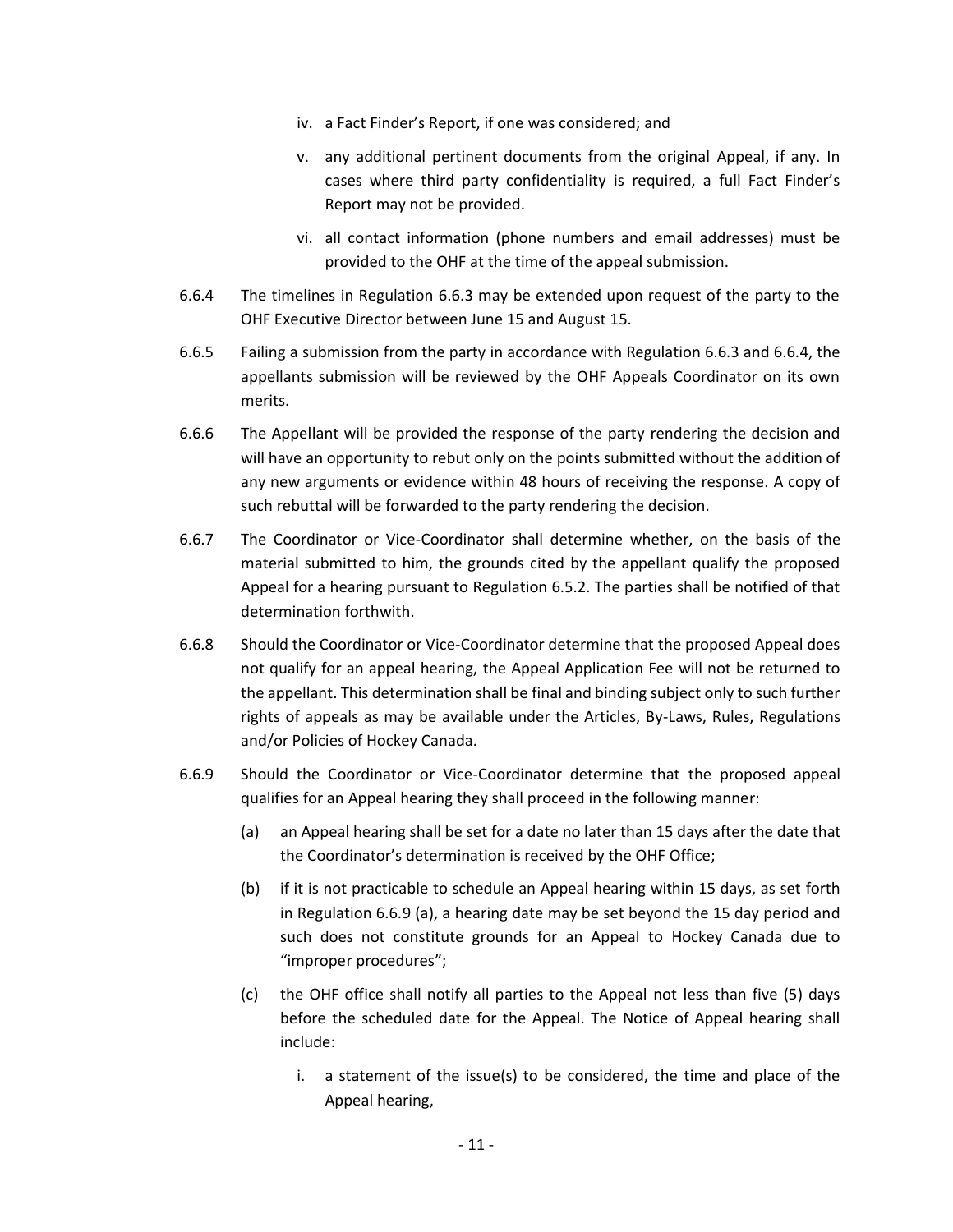- ii. a statement to advise each party that if a party does not attend, the Appeal hearing may proceed in the absence of that party without further notice, and
- iii. a copy of material provided pursuant to Regulation 6.6.3.
- 6.6.10 Once convened, an Appeal hearing may be adjourned from time to time, provided that the Panel decides that such adjournment is necessary in order to do justice.
- 6.7. Appeal Hearing Procedure
	- 6.7.1 Any OHF Appeal may be resolved on consent of all parties prior to, or during, an Appeal hearing. The Panel shall issue a direction as may be necessary to accept such resolution, provided it is consistent with the By-Laws, Rules, Regulations and/or Policies of the OHF and relevant Member.
	- 6.7.2 An Appeal hearing shall be open to the public unless a hearing in camera is:
		- (a) requested not later than three (3) days prior to the Appeal hearing date by one of the parties; and
		- (b) the Coordinator is of the opinion that the public should be excluded having regard to:
			- i. the nature of the Appeal, or
			- ii. the evidence that may be presented,
			- iii. any other relevant matter. At no time shall any party to the Appeal be excluded from the Appeal hearing while it is in progress unless for gross misconduct during the hearing.
	- 6.7.3 The Chair may take such action or give such direction, as is necessary to maintain order at the Appeal hearing.
	- 6.7.4 A party to an Appeal may at the hearing:
		- (a) be represented by counsel or an agent;
		- (b) call and examine witnesses and present arguments and submissions; and
		- (c) conduct cross-examination of witnesses as may be reasonable in the circumstances.
	- 6.7.5 The Panel shall:
		- (a) permit the parties to present their cases in accordance with due process and the rules of natural justice; and
		- (b) inquire of all parties as to the possible impact of any decision or ruling for consideration as it sees fit.
	- 6.7.6 Although, pursuant to Regulation 6.4.4, a Panel shall consist of three (3) members: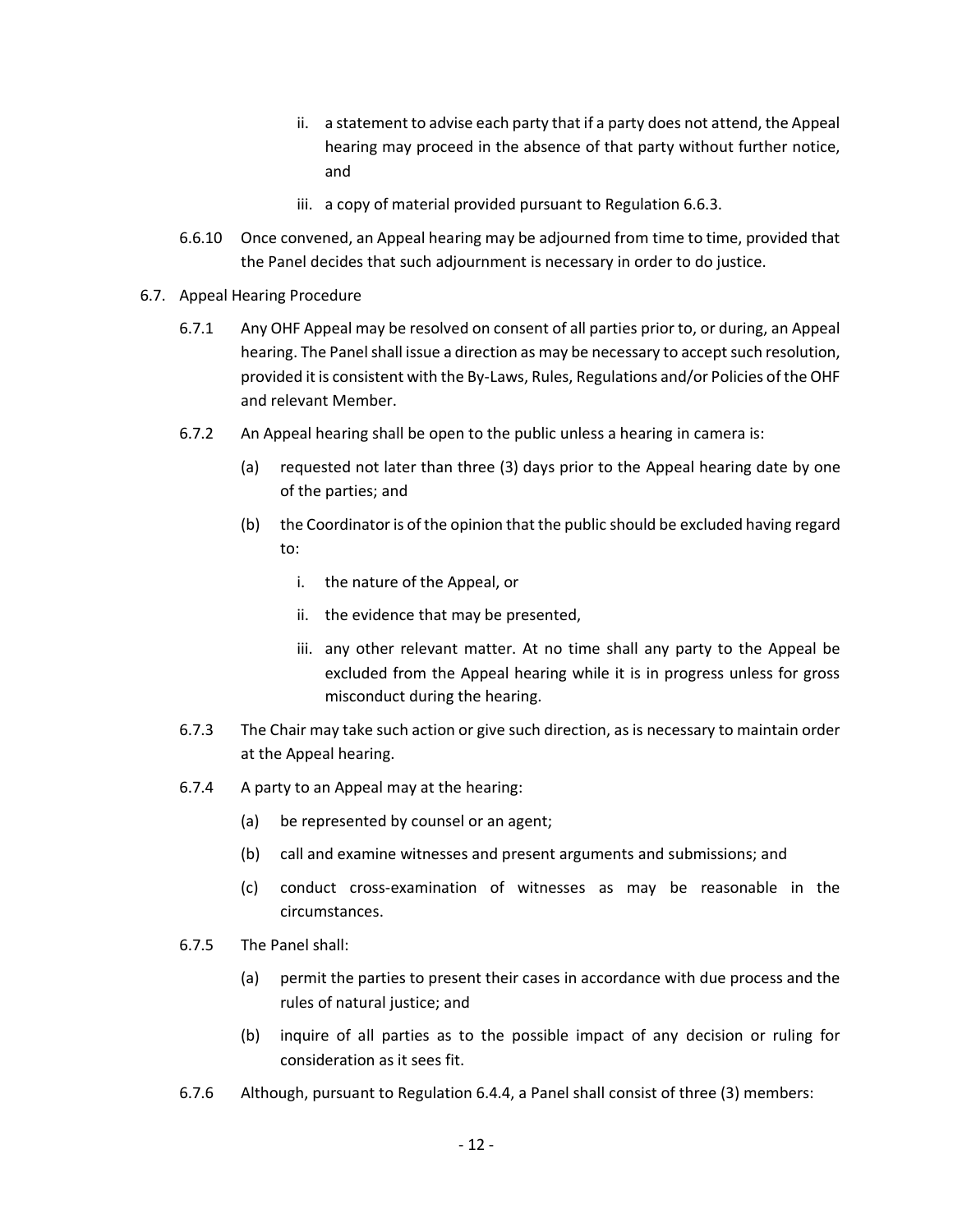- (a) if 15 minutes or more after the Appeal hearing is scheduled to commence, only two (2) members are present, those two (2) members may decide to proceed with the hearing. The power and authority of that Panel will be the same as if three (3) members were present.
- (b) once convened, if any member of the Panel is unable to continue, the two (2) remaining members may decide to proceed with the Appeal hearing. The power and authority of that Panel of the Appeals Committee will be the same as if three (3) members were present.
- 6.7.7 If Regulation 6.7.6 applies, and at the conclusion of the Appeal hearing, the two (2) remaining members of the Panel do not agree on a decision then the issue shall be concluded as a 'no' decision. In this situation, the appellant has the right to a rehearing, which shall be heard by a new Panel. The request for rehearing shall be forwarded to the OHF office within five (5) days after the OHF Appeal hearing. Subject to approval by the Coordinator or Vice-Coordinator, the rehearing shall be scheduled within eight (8) days.
- 6.7.8 The Chair may add any person or Association as a party to the Appeal hearing that they determine might be materially affected by the resolution of the issue before the Panel. The timing and method of notifying the appellant and respondents shall be at the discretion of the Chair.
- 6.8. Evidence
	- 6.8.1 The Panel may receive such evidence as is relevant and considered to be reliable and trustworthy provided that no witness may give evidence who did not give evidence at the Appeal hearing giving rise to the OHF Appeal. No written evidence can be given which was not given at that hearing unless:
		- (a) the evidence was not discoverable by reasonable diligence before the end of that Appeal hearing; and
		- (b) the evidence is wholly believable; and
		- (c) the evidence is practically conclusive of an issue in the OHF Appeal hearing. The onus shall be on the parties seeking to introduce such evidence to satisfy the Panel hearing the matter that such evidence should be received.
- 6.9. Enforcement
	- 6.9.1 Each Member shall be bound by decisions of any Panel and shall take all such steps as are necessary within its organization to ensure compliance with such decisions.
	- 6.9.2 Where the Board concludes that there has been a contravention of any order or decision made by a Panel, they may take any, some or all of the following actions:
		- (a) suspend or restrict the privileges extended through the OHF to the defaulting party;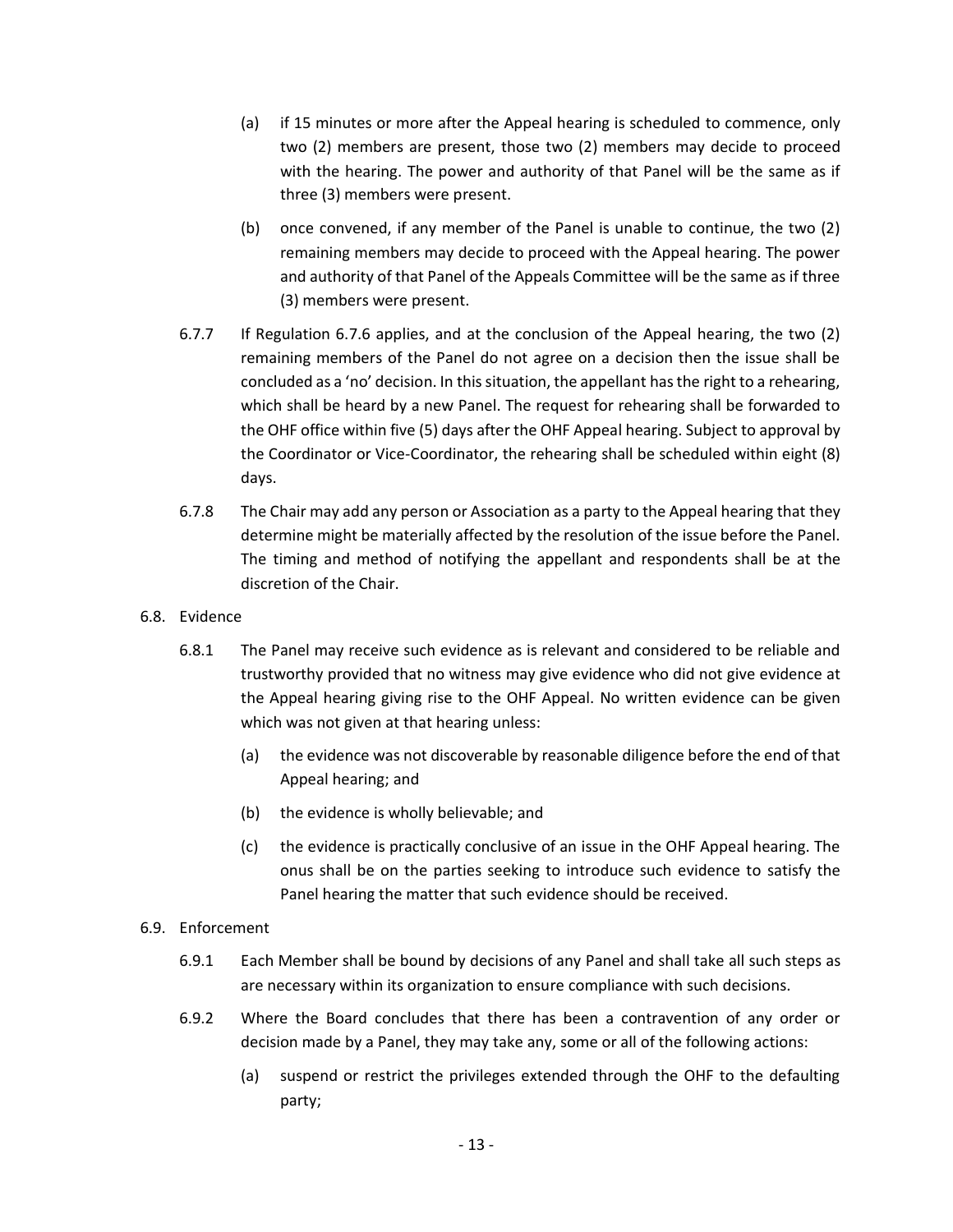- (b) assess the costs of the enforcement process against the defaulting party;
- (c) impose a monetary penalty on the defaulting party;
- (d) require the necessary parties to appear before the Board.

#### 6.10. Decision

- 6.10.1 At the conclusion of the Appeal hearing, the Panel may:
	- (a) allow or dismiss the Appeal Application in whole or in part, and make such order as is just in the circumstances and consistent with the Articles, By-Laws, Rules, Regulations and/or Policies of the OHF and the relevant Member. If the decision involves two Members with inconsistent rules then the decision must be consistent to the OHF and Hockey Canada Articles, By-Laws, Rules, Regulations and/or Policies;
	- (b) increase based on new evidence accepted by the hearing panel, decrease or leave unchanged any Suspension or sanction against the appellant. Such decision must be in accordance with the Articles, By-Laws, Rules, Regulations and/or Policies of the OHF and the relevant Member. If the decision involves two Members whose relevant Rules are inconsistent, the decision must be consistent with the Articles, By-Laws, Rules, Regulations and/or Policies of the OHF and Hockey Canada;
	- (c) assess, in a set amount, all or any part of the costs of the Appeal against one or more of the parties, as long as the assessment does not exceed the application fee received for the Appeal;
	- (d) grant a refund of up to 50% of the Appeal Application fee in cases where the appellant has been substantially successful in their Appeal;
	- (e) adjourn the disposition of the Appeal Application provided that written notification of the decision is delivered to all parties within 10 days of the adjournment.
- 6.10.2 Within 48 hours of the Appeal hearing, the Chair shall communicate the Panel's decision or recommendation to the OHF Office in writing. This decision will indicate the disposition of the Appeal.
- 6.10.3 If the Coordinator or Vice-Coordinator concludes any decision of a Panel is not in adherence with Regulation 6.10.1, the Coordinator or Vice Coordinator in consultation with the Board shall return the matter to the Panel with appropriate directions, so that it can render a decision in adherence with Regulation 6.10.1.
- 6.10.4 The OHF shall forward the written decision or recommendation of the Panel to all parties within 24 hours of receiving that decision.
- 6.10.5 Unless the reasons have been included with the decision, the Chair shall communicate the Panel's reasons in writing, within 10 days following the Appeal hearing.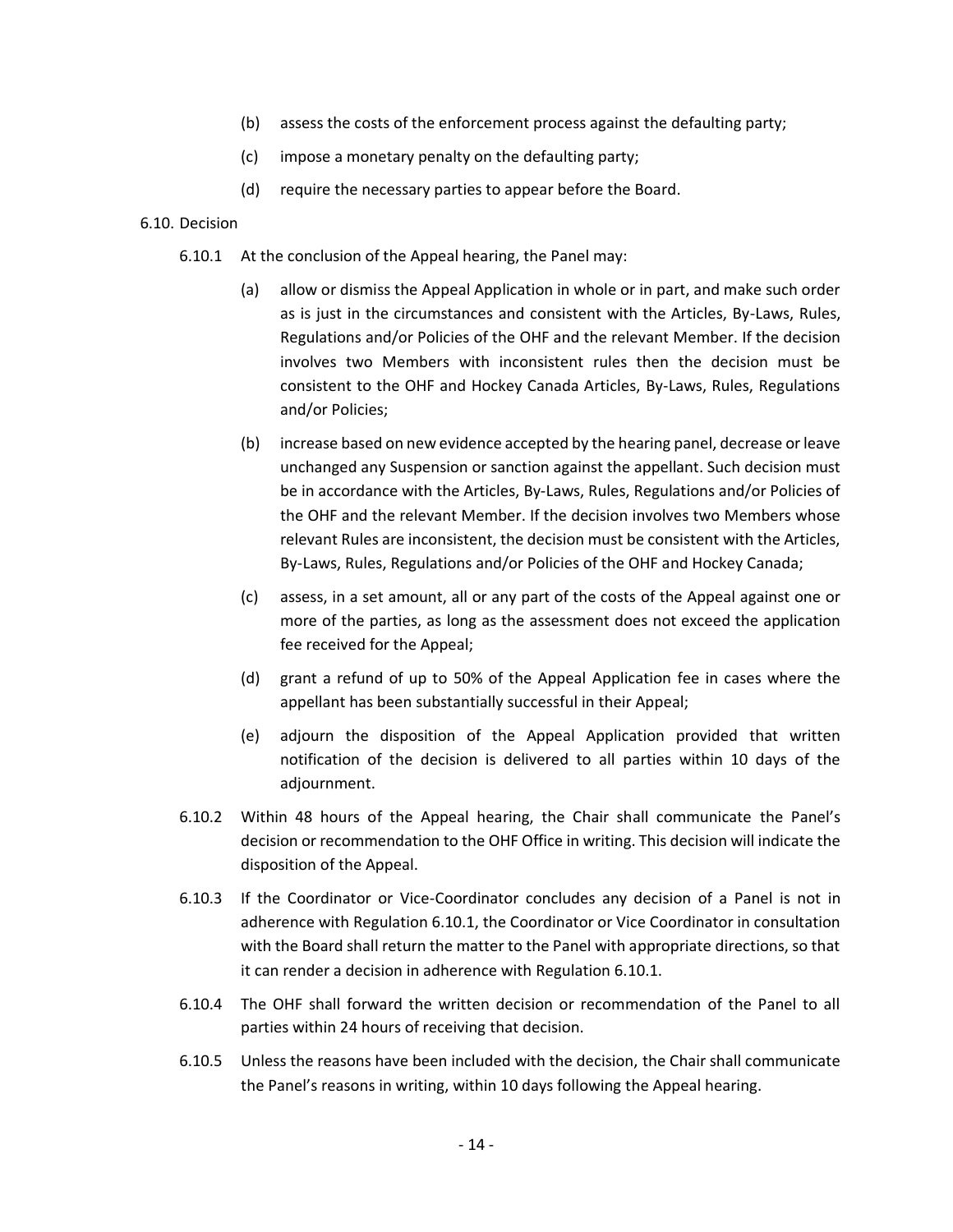- 6.10.6 Reasons shall include:
	- (a) a statement of the jurisdiction for the decision;
	- (b) a brief summary of any facts and/or issues the Panel found significant to its decision;
	- (c) the policy of the OHF and (if applicable) of Member applied to the case;
	- (d) reasons for the awarding or denial of costs pursuant to Regulation 6.9.2 (b).
- 6.10.7 Notwithstanding Regulation 6.10.4, when an Appeal hearing is completed on a Friday or Saturday:
	- (a) the Chair shall communicate the Panel's decision to the OHF office not later than the next business day; and
	- (b) the OHF office shall forward the decision of the Panel, in writing, to all parties on the next business day following the receipt of the decision with reasons, where available.
- 6.10.8 Subject to the provisions of Regulation 6.10.7, where the time limit for doing anything under this By-Law expires or falls upon a Saturday, Sunday or other holiday, the time so limited extends to the next business day.
- 6.10.9 A decision of the Panel shall be final and binding on all parties, subject only to such further rights of Appeal as may be available under the Articles, By-Laws, Rules, Regulations and/or Policies of Hockey Canada.
- 6.10.10 Notwithstanding Regulation 6.10.9, in extreme cases the Chair of the Board and Executive Director may refer the Appeal to a new Panel to be reheard. If either or both have participated in the Appeal in any capacity, their places in reviewing and referring an Appeal for such a rehearing shall be taken by the First Vice President and/or the Second Vice President, in that order. If either of them cannot act since they participated in the Appeal, their place will be taken by the Secretary/Treasurer and/or Past President.
- 6.10.11 No person shall sit on a Panel who is the brother, brother-in-law, spouse, sister, sisterin-law, father, grandfather, mother, grandmother, daughter, son, aunt, uncle, employer, employee, counsel or agent of any party to an Appeal or any witness whether such witness gives evidence in person or in writing.
- 6.10.12 Where an issue that is not expressly covered by the provisions of Regulation 6 arises at the Appeal hearing, such issue shall be resolved in accordance with the rules of natural justice and in order to do justice between the parties in dispute having regard to the By-Laws, Rules, Regulations and Policies of a Member, OHF or of Hockey Canada.

# **REGULATION 7:DISPUTE RESOLUTION REGISTRATION**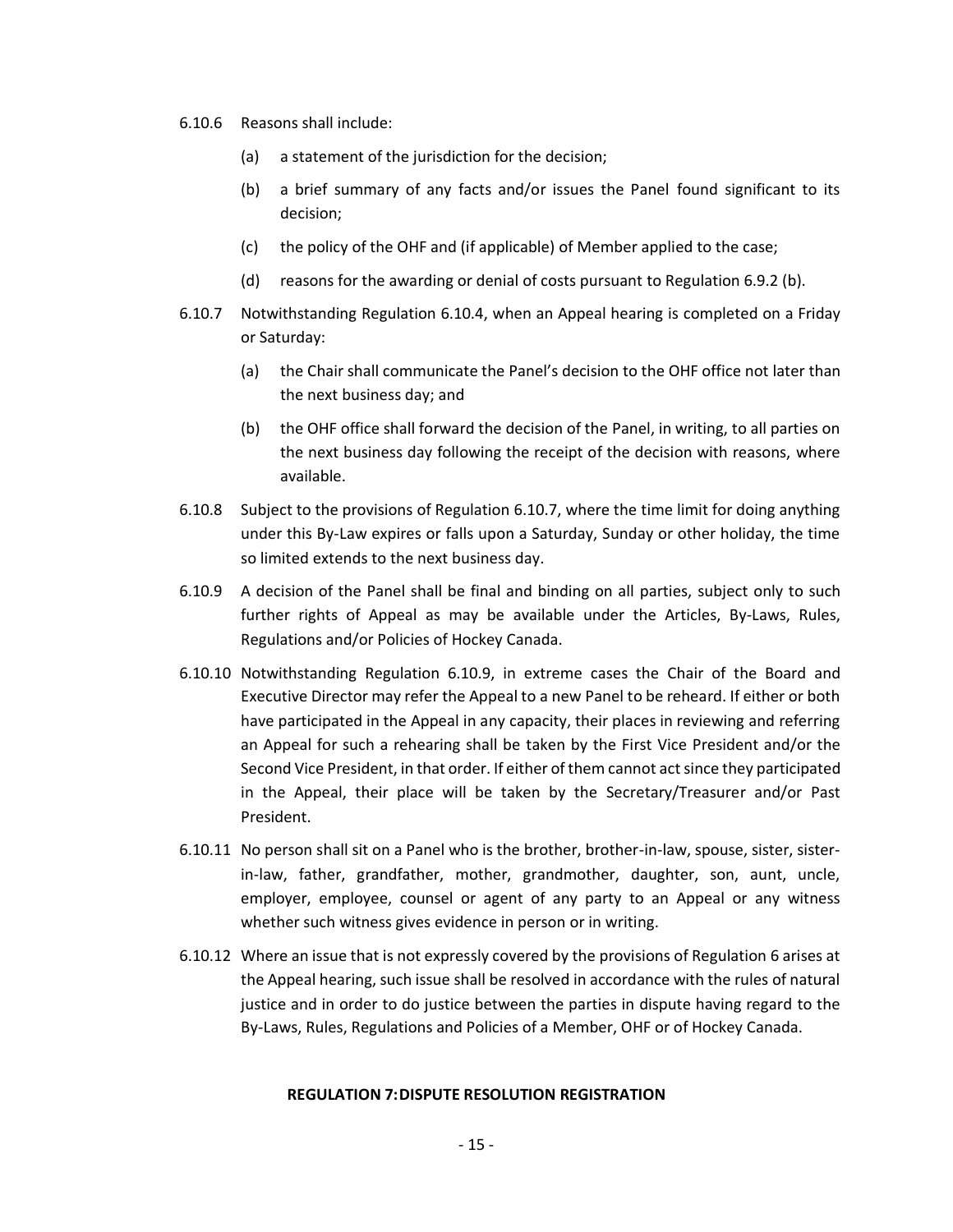# 7.1. Purpose

- 7.1.1 The Registration Committee shall be the mechanism that shall deal specifically with all matters of Registration or eligibility involving two or more Members of the OHF.
- 7.2. Composition
	- 7.2.1 The Registration Committee shall consist of a Chair, being an Officer appointed by the Chair of the Board, and four (4) other members, appointed from time to time by the Chair of the Board as follows. Each Member shall propose the names of two (2) of its Directors who will be eligible to sit on the Registration Committee from time to time. From those names the Chair of the Board shall select the other four (4) members of the Committee for each case or hearing. Among those four (4) members shall be one from each Member whose Registration and/or eligibility issues are to be resolved. The Chair will not vote, except to cast a deciding vote if in case of a tie.
	- 7.2.2 The Chair of the Registration Committee shall preside at all hearings, meetings or conference calls dealing with applications as are referred to it by the Chair of the Board.
- 7.3. Application Procedures
	- 7.3.1 Minor Hockey Player Transfers
		- (a) A Player whose Minor Hockey Player transfer form has been denied by a Minor Hockey Member may appeal that decision to the Registration Committee within seven (7) days, by submitting to the OHF Office a completed Registration Committee Application Form, accompanied by a non-refundable filing fee of \$150.00 (one hundred and fifty dollars) fee in cheque format made payable to the "Ontario Hockey Federation".
		- (b) The application shall include all documentation provided for on a Minor Hockey Player Transfer Form. The Registration Committee may also request one or more of the following documents; Hydro Bill; Gas Bill; Cable Bill; Electric Bill; Tax Bill; Insurance – Home and Automobile; Automobile registration.
		- (c) The application shall be forwarded by the OHF to the office of the Member who rejected the Minor Hockey Player Transfer Form. This Member will provide the documentation it considered, its original denial and a response on any new material within two (2) business days.
		- (d) Failure to provide such response within the two (2) business day timeframe will result in the committee finding in favour of the applicant. A fine of \$150.00 (one hundred and fifty dollars), payable to the OHF, will be levied against the Member. Failure to remit the fine within thirty (30) days shall result in removal of that Member's voting privileges at Members' Meetings, until the outstanding fine is paid.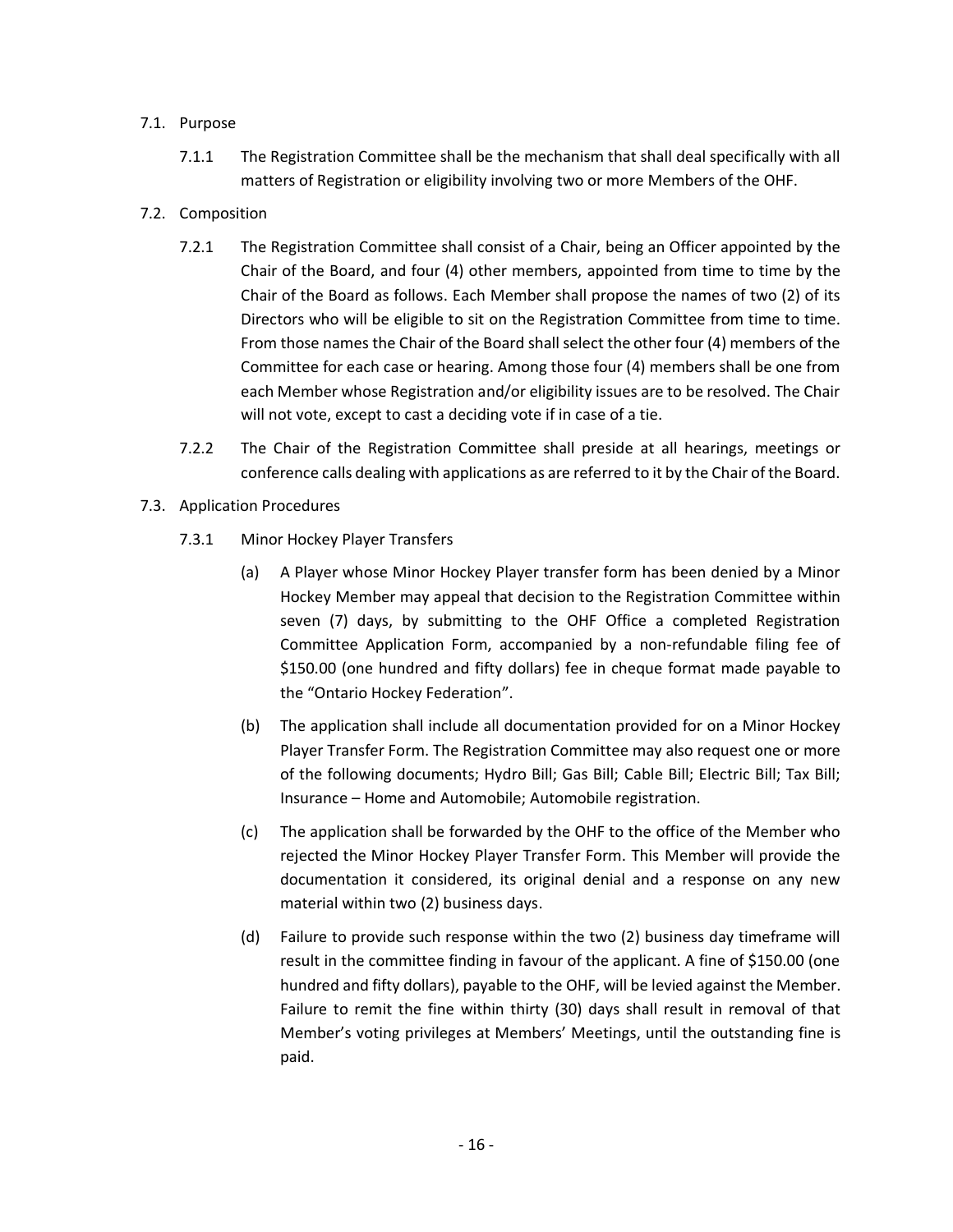(e) The applicant will be provided two (2) business days after the Member response was e-mailed, faxed or couriered to them by the OHF to rebut any new material submitted by the Member, without the addition of any new facts or arguments.

# 7.3.2 Tampering

- (a) If tampering is alleged between Associations / Clubs in two Members, the signing officers of the Association / Club making the allegations shall file them directly with the OHF Office, accompanied by a \$50 (fifty dollar) filing fee (Regulation G5). If a tampering allegation is between Associations / Clubs of the same Member, refer to Regulation G6.
- (b) The filing shall include all necessary supporting documentation, including the Player's previous Registrations, information on residence (if applicable), information or evidence as to residence and any other relevant documents and/ or correspondence.
- (c) After obtaining the Association / Club contact information from the Members, the OHF shall forward the materials noted above to all parties.
- (d) The Association / Club shall provide, within seven (7) working days, a response including the Player's Registration, documentation validating eligibility, and a statement responding to the tampering allegations.
- (e) Failure to provide a response within the seven (7) day timeframe will result in a finding of tampering (penalties outlined in Regulation G4).
- 7.3.3 Additional Registration / Eligibility Issues
	- (a) A completed Registration Committee Application Form and fee shall be forwarded to the OHF office through the appropriate OHF Member. Any direct applications to the OHF Office will be referred to the appropriate Member.
	- (b) The Application Form shall be accompanied by all necessary supporting documentation including the Player's previous Registration, information or evidence as to residence (if applicable), information on where the Player is allegedly registered and any other relevant documents and/ or correspondence.
	- (c) The Application Form and materials submitted to the OHF shall be forwarded to the applicable Member Office. This Member shall provide its response within seven (7) days, with such documentation considered by it plus any further supporting evidence.
	- (d) Failure to provide such response within the seven (7) day timeframe will result in the committee finding in favour of the applicant. A fine of \$150.00 (one hundred and fifty dollars), payable to the OHF, will be levied against the Member. Failure to remit the fine within thirty (30) days shall result in removal of that Member's voting privileges at Members' Meetings, until the outstanding fine is paid.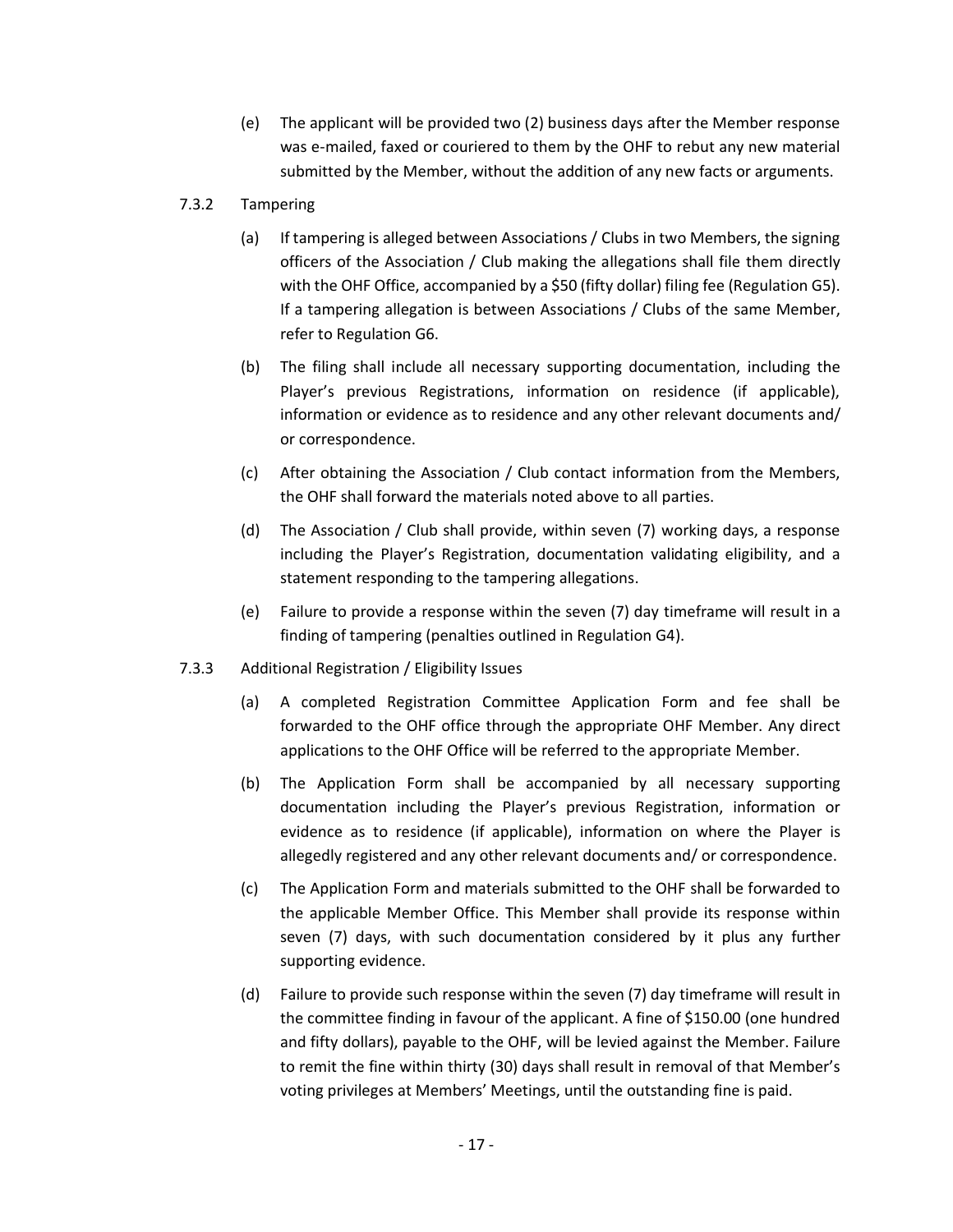# 7.4. Jurisdiction

- 7.4.1 The appointed Committee shall determine facts and make decisions and / or orders in accordance with the powers conferred on it in Regulation 7.1.1 of the OHF and in compliance with the By-Laws, Regulations and Policies adopted or duly passed by the Board.
- 7.4.2 The Committee will review and determine matters of Minor Hockey Player Transfers solely on paper submissions by both parties.
- 7.4.3 In matters involving tampering allegations, the Committee will conduct a hearing.
- 7.4.4 In all other matters, the decision as to whether to resolve the matter based on paper submissions or by way of a hearing is that of the Committee, in its sole discretion.
- 7.5. Notice
	- 7.5.1 In all matters where a hearing, either in person or by way of conference call is being conducted, all parties are entitled to reasonable notice in writing of the date, time and location (where applicable). The hearing shall proceed with or without any of the parties being present.
- 7.6. Evidence/Examination
	- 7.6.1 Any party to a Registration Committee hearing may:
		- (a) be represented by agent or counsel; and
	- 7.6.2 tender evidence, documentation or oral testimony deemed by the Committee to be relevant, reliable and trustworthy.
- 7.7. In considering and determining questions with respect to any application, the Committee may consider and act upon any kind of evidence, whether direct or circumstantial.
- 7.8. Appeal Hearing Procedure
	- 7.8.1 A Registration Committee shall consider a matter within fifteen (15) days following the OHF's receipt of the application and fees. Extenuating circumstances may warrant an extension of the fifteen day requirement, in which case such determination shall be made exclusively by the OHF Chair of the Board.
	- 7.8.2 All Committee meetings shall be closed meetings. All Committee hearings shall be closed hearings with only the parties involved being invited. Other parties will be allowed to attend only with the permission of the Committee Chair.
	- 7.8.3 In all matters, the Registration Committee shall:
		- (a) confirm that the matter is within its jurisdiction;
		- (b) confirm that all documents and fees have been properly submitted; and
		- (c) provide the attending parties the right to present their positions in accordance with due process and the rules of natural justice.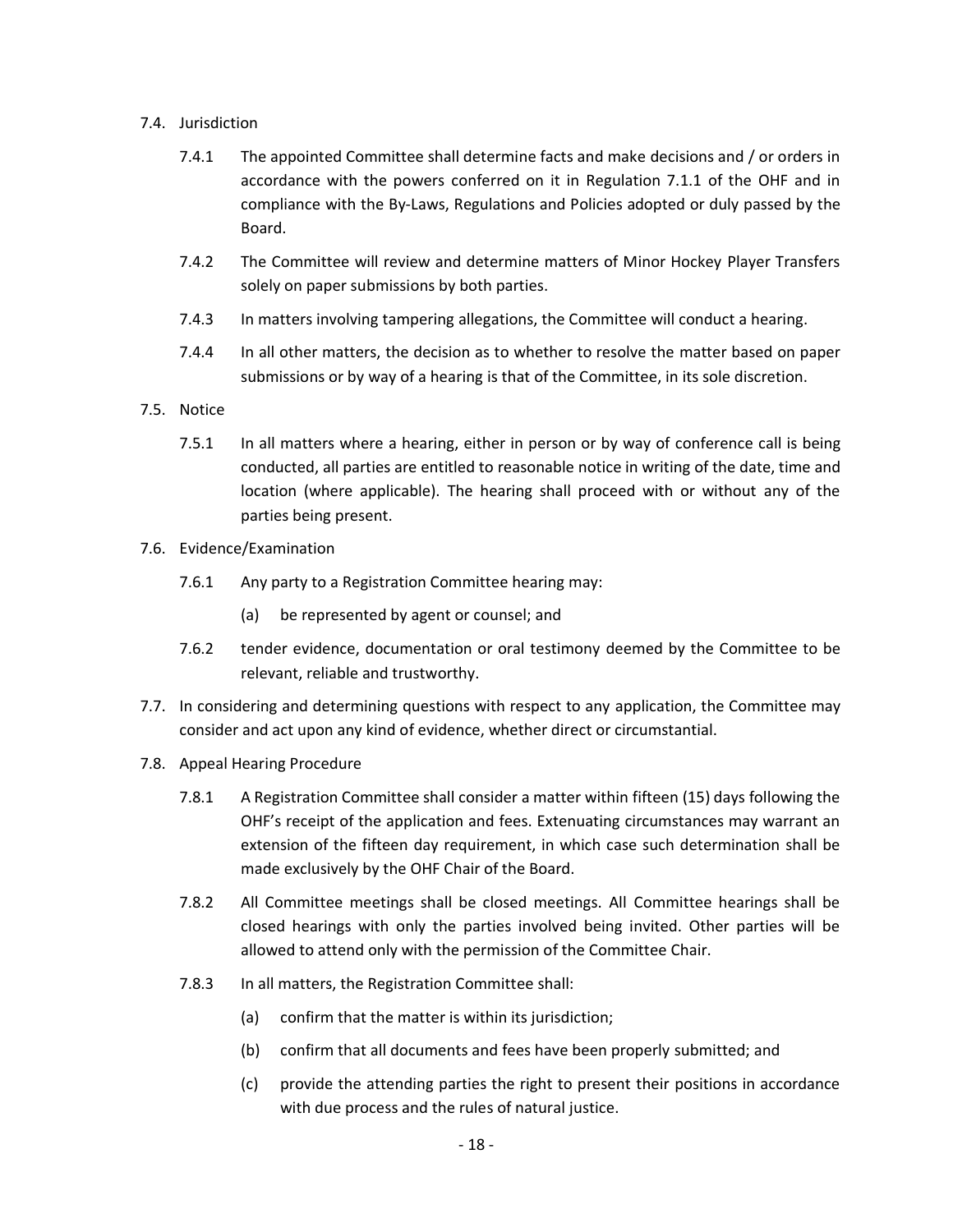- 7.8.4 A Registration Committee meeting/hearing will be held either in person or via conference call. The committee will deliberate on the matter without the parties present.
- 7.8.5 All written submissions and evidence will be distributed to all parties and the Committee prior to the meeting/hearing.
- 7.9. Decision/Scope Of Decision/Right Of Appeal
	- 7.9.1 Within two (2) business days of the conclusion of the meeting/hearing, the Committee shall forward its decision in writing to the OHF Executive Director, who will in turn inform the parties of the decision by the next business day.
	- 7.9.2 All parties and all OHF Members shall be bound by the decision of the Registration Committee and all parties shall agree to take all such steps as are necessary to ensure compliance with its decision.
	- 7.9.3 Appeals of a decision of the OHF Registration Committee shall be directed to the National Appeals Committee of Hockey Canada in accordance with Hockey Canada By-Law 56.2. At the commencement of a Registration Committee meeting on a matter, the parties present shall be provided with information on the process of appeal that may be available through the National Appeals Committee.
	- 7.9.4 If the Executive Director receives evidence indicating that there has been a contravention of any order or decision of the Registration Committee, the Executive Director will automatically refer the matter to the Board. The Board shall have ultimate authority over such matters and take necessary action as they see fit.

# **REGULATION 8:ASSOCIATE GROUPS**

- 8.1. The Board may, in its discretion and subject to such terms and conditions as its sees fit to apply, admit as an Associate any Team, league or organization:
	- 8.1.1 that operates a recognized hockey program that furthers the same objectives as the OHF;
	- 8.1.2 that operates pursuant to principles similar to those of the OHF,
	- 8.1.3 that has in place policies and procedures to address concerns such as Suspensions, abuse/harassment and appeals; and
	- 8.1.4 whose Associate relationship will not create undue risk to the OHF.
- 8.2. An applicant for Associate will complete and submit an Associate Application Form and supply any additional information or documentation required by the Board. The Board reserves the right, in its sole and unfettered discretion, to deny Associate relationship to any applicant.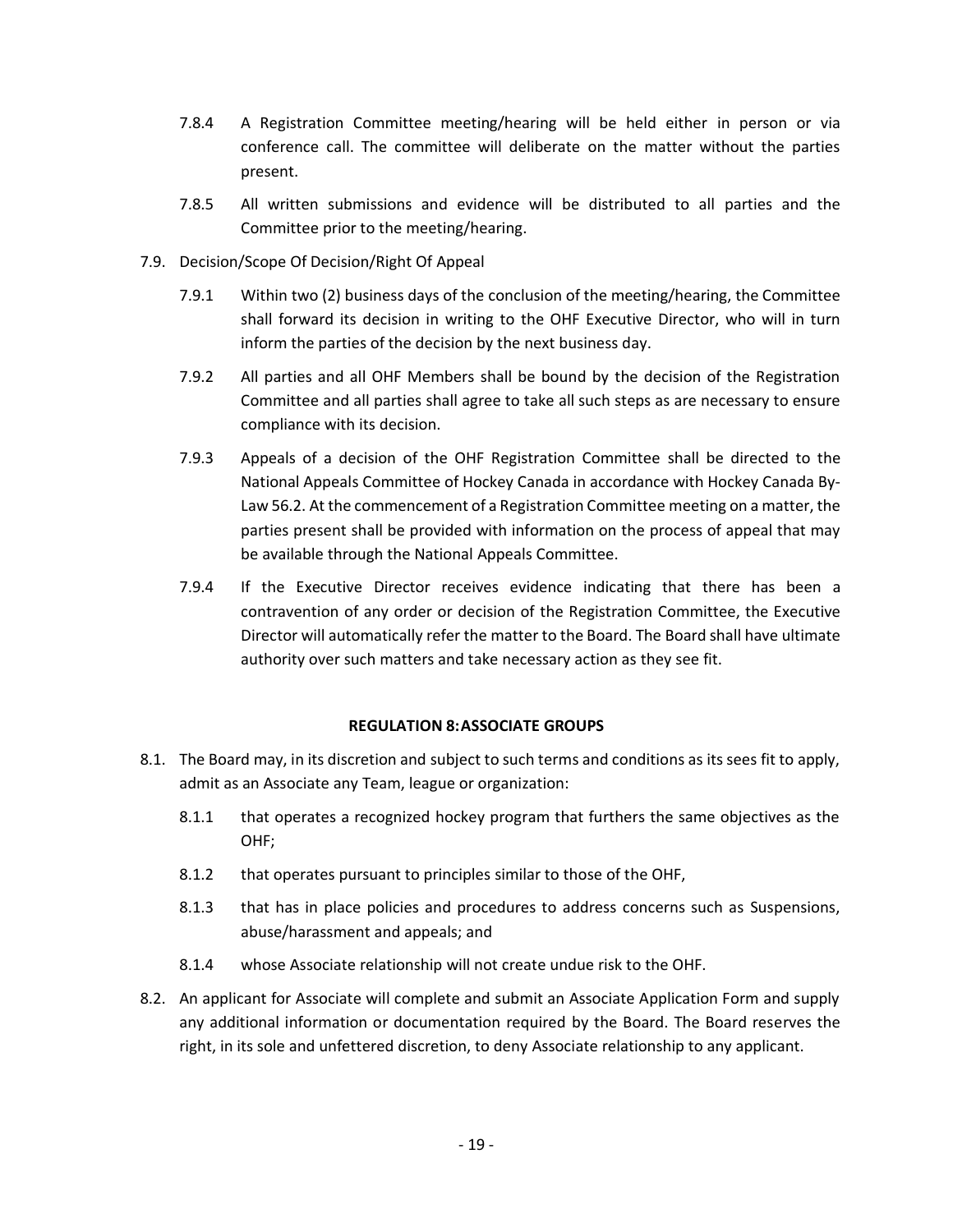- 8.3. Except as may be otherwise determined by the Board in any particular case, an Associate is subject to review, and renewal in the discretion of the Board, on an annual basis on a date fixed by the Board.
- 8.4. The rights and privileges accorded to each Associate will be determined by the Board. Such rights and privileges, including if applicable the Hockey Canada/OHF insurance program, will not apply during any unsanctioned event or competition.
- 8.5. An Associate will not have voting privileges at any OHF meeting, will not use the OHF Logo without the written consent of the Board and will not enter into or purport to enter into any obligations on behalf of the OHF.
- 8.6. An Associate will designate one individual to be its Official liaison with the OHF.
- 8.7. The fee, if any, to be paid by an Associate shall in each case be determined by the Board.

# **REGULATION 9:REFEREE-IN-CHIEF**

- 9.1. The Referee-in-Chief will be appointed in even years at the first Board of Directors meeting following the Annual General Meeting of the Members for a two (year) term.
- 9.2. Procedure for Application:
	- 9.2.1 A call for applications will open ninety (90) days prior to the Annual General Meeting of Members.
	- 9.2.2 All applications for Referee-in-Chief must be submitted in writing to the Governance-Nominations Committee no later than forty-five (45) days prior to the date of the Annual General Meeting of Members and include:
		- (a) Resume; and
		- (b) Criminal Record Check.
	- 9.2.3 The Governance-Nominations Committee will conduct a reference check of all eligible candidates with the Members they have participated with and submit up to three eligible candidates to the Board thirty (30) days prior to the Annual General Meeting of the Members.
	- 9.2.4 The Board of Directors will conduct an interview with each candidate submitted to them by the Governance-Nominations Committee.
	- 9.2.5 The Board of Directors will review all relevant information submitted to it by the Governance-Nominations Committee and relevant information from the interview to determine the individual that they will appoint. The appointment will require a majority vote of the Directors present subject to quorum.
	- 9.2.6 If there are no applicants for the Referee in Chief, thirty (30) days prior to the Annual General Meeting of the Members, the Board will approach an individual that has the requirements to be appointed.
- 9.3. Eligibility for the position of Referee-in-Chief:
	- 9.3.1 Any individual that has the requirements outlined in the job description set by the Board from time to time is eligible to stand for appointment.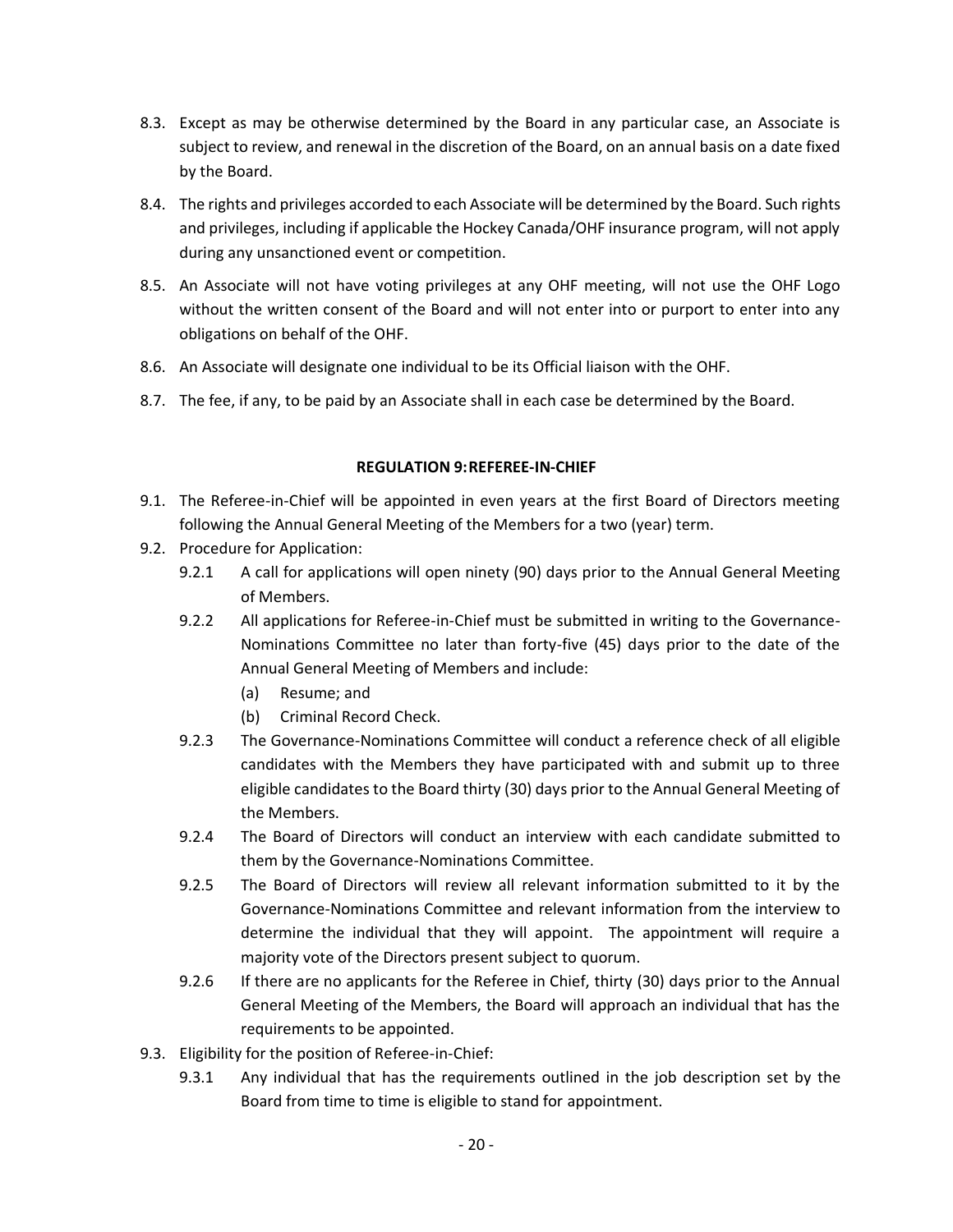- 9.3.2 The Referee-In-Chief cannot be an employee or Director of the OHF or an employee or director of a Member or member of a Member.
- 9.3.3 The Referee-In-Chief can be a Life Member of a Member or a member of a Member but cannot participate (i.e. vote, attend meeting or consult) with the Member or member of a Member.
- 9.3.4 The Referee-In-Chief must not be the Referee-in-Chief or equivalent of a Member or member of a Member for the seasons in which they are seeking election.
- 9.3.5 The Referee-In-Chief appointed that holds a current position as set out in 9.3.2, 9.3.3 and 9.3.4 must resign that involvement within fifteen (15) days.

## **REGULATION 10: LIFE PATRON**

- 10.1. Qualifications For Nominations
	- 10.1.1 Life Patron may be granted to an individual who has served a minimum of ten (10) years on the Board(s) of the OHF and/or one or more of its Members, with a minimum of five (5) of those years in service to the Board of the OHF, and who has rendered extraordinary and distinguished service to the OHF, having performed enough work and shown sufficient initiative to suggest that the individual would be likely to continue to bring credit to the OHF.
- 10.2. Nominations Of Candidates
	- 10.2.1 In November of each year a Life Patron Bulletin will be sent to the Board advising them that nominations for election to the Life Patron are open until 60 (sixty) days prior to the next Semi-Annual Meeting of Members.
	- 10.2.2 A nomination for Life Patron may be submitted only by a Director of the OHF.
	- 10.2.3 Each candidate must be endorsed by three (3) Members.
	- 10.2.4 Once a Member endorses a nomination, that same Member may not endorse any other nomination. Accordingly a maximum of two (2) individuals may be nominated in any year.
	- 10.2.5 A completed Life Patron Nomination Form together with endorsements must be filed with the Executive Director sixty (60) days prior to the Semi Annual Meeting of Members.
	- 10.2.6 The file for each nomination shall not be retained for subsequent selections.

# 10.3. Election Of Life Patrons

- 10.3.1 The vote for Life Patron shall be conducted at the Semi Annual Meeting of Members by secret ballot. Voting shall be conducted in accordance with By-Law III - Article 9.1.
- 10.3.2 For Life Patron to be granted, a minimum 75% of the eligible votes cast and not spoiled must be in favour of the nomination.